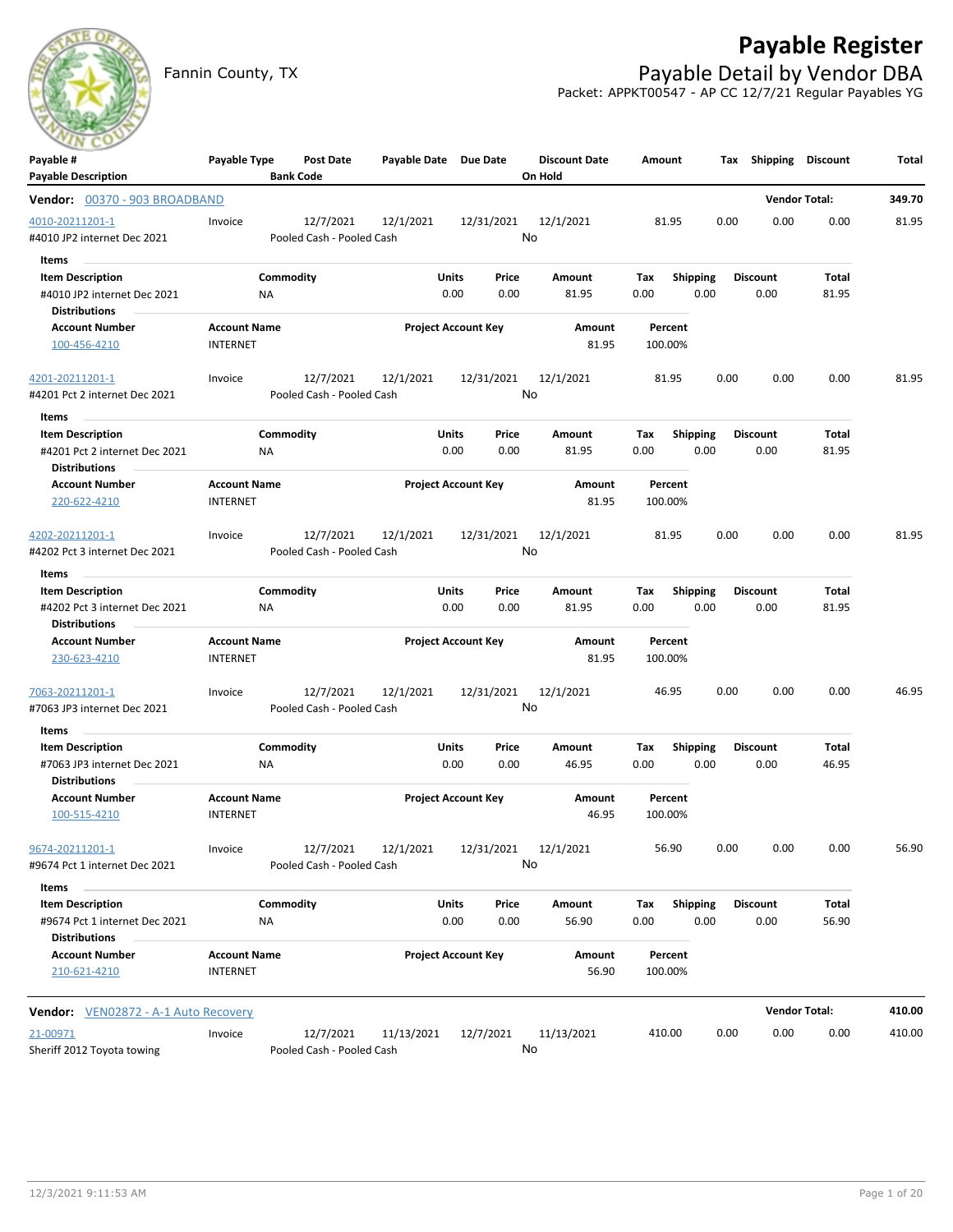| <b>Payable Register</b>                                         |                                             |                                        |                       |                            |                                 | Packet: APPKT00547 - AP CC 12/7/21 Regular Payables YG |                         |                      |          |
|-----------------------------------------------------------------|---------------------------------------------|----------------------------------------|-----------------------|----------------------------|---------------------------------|--------------------------------------------------------|-------------------------|----------------------|----------|
| Payable #<br><b>Payable Description</b>                         | Payable Type                                | Post Date<br><b>Bank Code</b>          | Payable Date Due Date |                            | <b>Discount Date</b><br>On Hold | Amount                                                 | Tax Shipping Discount   |                      | Total    |
| Items<br><b>Item Description</b>                                |                                             | Commodity                              | Units                 | Price                      | Amount                          | <b>Shipping</b><br>Tax                                 | <b>Discount</b>         | Total                |          |
| Sheriff 2012 Toyota towing<br><b>Distributions</b>              |                                             | NA                                     | 0.00                  | 0.00                       | 410.00                          | 0.00<br>0.00                                           | 0.00                    | 410.00               |          |
| <b>Account Number</b>                                           | <b>Account Name</b>                         |                                        |                       | <b>Project Account Key</b> | Amount                          | Percent                                                |                         |                      |          |
| 100-560-4540                                                    |                                             | R & M AUTOMOBILES                      |                       |                            | 410.00                          | 100.00%                                                |                         |                      |          |
| <b>Vendor:</b> 00535 - Appriss Safety                           |                                             |                                        |                       |                            |                                 |                                                        |                         | <b>Vendor Total:</b> | 4,648.07 |
| <b>INV104562</b>                                                | Invoice                                     | 12/7/2021                              | 12/1/2021             | 12/31/2021                 | 12/1/2021                       | 4,648.07                                               | 0.00<br>0.00            | 0.00                 | 4,648.07 |
| TX VINE service fee Sept-Nov 2021                               |                                             | Pooled Cash - Pooled Cash              |                       |                            | No                              |                                                        |                         |                      |          |
| Items                                                           |                                             |                                        |                       |                            |                                 |                                                        |                         |                      |          |
| <b>Item Description</b>                                         |                                             | Commodity                              | Units                 | Price                      | Amount                          | <b>Shipping</b><br>Tax                                 | <b>Discount</b>         | Total                |          |
| TX VINE service fee Sept-Nov 2021<br><b>Distributions</b>       |                                             | ΝA                                     | 0.00                  | 0.00                       | 4,648.07                        | 0.00<br>0.00                                           | 0.00                    | 4,648.07             |          |
| <b>Account Number</b><br>100-559-4950                           | <b>Account Name</b>                         | VINE AUTOMATED VICTIM NOTIF. SE        |                       | <b>Project Account Key</b> | Amount<br>4,648.07              | Percent<br>100.00%                                     |                         |                      |          |
| <b>Vendor: 00474 - ARCHITEXAS</b>                               |                                             |                                        |                       |                            |                                 |                                                        |                         | <b>Vendor Total:</b> | 6,500.00 |
| 1737.38                                                         | Invoice                                     | 12/7/2021                              | 11/29/2021            | 12/7/2021                  | 11/29/2021                      | 6,500.00                                               | 0.00<br>0.00            | 0.00                 | 6,500.00 |
| Oct 2021 architect fees                                         |                                             | Pooled Cash - Pooled Cash              |                       |                            | No                              |                                                        |                         |                      |          |
| Items                                                           |                                             |                                        |                       |                            |                                 |                                                        |                         |                      |          |
| <b>Item Description</b>                                         |                                             | Commodity                              | Units                 | Price                      | Amount                          | Shipping<br>Tax                                        | <b>Discount</b>         | Total                |          |
| Oct 2021 architect fees<br><b>Distributions</b>                 |                                             | ΝA                                     | 0.00                  | 0.00                       | 6,500.00                        | 0.00<br>0.00                                           | 0.00                    | 6,500.00             |          |
| <b>Account Number</b>                                           | <b>Account Name</b>                         |                                        |                       | <b>Project Account Key</b> | Amount                          | Percent                                                |                         |                      |          |
| 670-670-4030                                                    |                                             | <b>ARCHITECTURAL FEES</b>              |                       |                            | 6,500.00                        | 100.00%                                                |                         |                      |          |
| Vendor: 00025 - ATMOS ENERGY                                    |                                             |                                        |                       |                            |                                 |                                                        |                         | <b>Vendor Total:</b> | 421.19   |
| INV0003746<br>#3030687434 TDHS 10/26-11/23/21                   | Invoice                                     | 12/7/2021<br>Pooled Cash - Pooled Cash | 11/23/2021            | 12/8/2021                  | 11/23/2021<br>No                | 121.17                                                 | 0.00<br>0.00            | 0.00                 | 121.17   |
| Items                                                           |                                             |                                        |                       |                            |                                 |                                                        |                         |                      |          |
| <b>Item Description</b>                                         |                                             | Commodity                              | Units                 | Price                      | Amount                          | Tax<br><b>Shipping</b>                                 | <b>Discount</b>         | Total                |          |
| #3030687434 TDHS 10/26-11/23/21<br><b>Distributions</b>         |                                             | ΝA                                     | 0.00                  | 0.00                       | 121.17                          | 0.00<br>0.00                                           | 0.00                    | 121.17               |          |
| <b>Account Number</b>                                           | <b>Account Name</b>                         |                                        |                       | <b>Project Account Key</b> | Amount                          | Percent                                                |                         |                      |          |
| 100-640-4410                                                    | UTILITIES GAS                               |                                        |                       |                            | 121.17                          | 100.00%                                                |                         |                      |          |
| INV0003747<br>#3030687827 E Annex 10/26-11/23/21                | Invoice                                     | 12/7/2021<br>Pooled Cash - Pooled Cash | 11/23/2021            | 12/8/2021                  | 11/23/2021<br>No                | 74.25                                                  | 0.00<br>0.00            | 0.00                 | 74.25    |
| Items                                                           |                                             |                                        |                       |                            |                                 |                                                        |                         |                      |          |
| <b>Item Description</b><br>#3030687827 E Annex 10/26-11/23/21   |                                             | Commodity<br>NA                        | Units<br>0.00         | Price<br>0.00              | Amount<br>74.25                 | <b>Shipping</b><br>Tax<br>0.00<br>0.00                 | <b>Discount</b><br>0.00 | Total<br>74.25       |          |
| <b>Distributions</b>                                            |                                             |                                        |                       |                            |                                 |                                                        |                         |                      |          |
| <b>Account Number</b><br>100-511-4410                           | <b>Account Name</b><br><b>UTILITIES GAS</b> |                                        |                       | <b>Project Account Key</b> | Amount<br>74.25                 | Percent<br>100.00%                                     |                         |                      |          |
|                                                                 |                                             |                                        |                       |                            |                                 |                                                        |                         |                      |          |
| <b>INV0003748</b><br>#4014116839 Pct 4 gas 10/26-11/23/21       | Invoice                                     | 12/7/2021<br>Pooled Cash - Pooled Cash | 11/23/2021            | 12/8/2021                  | 11/23/2021<br>No                | 84.56                                                  | 0.00<br>0.00            | 0.00                 | 84.56    |
| Items                                                           |                                             |                                        |                       |                            |                                 |                                                        |                         |                      |          |
| <b>Item Description</b><br>#4014116839 Pct 4 gas 10/26-11/23/21 |                                             | Commodity<br>NA                        | Units<br>0.00         | Price<br>0.00              | Amount<br>84.56                 | Tax<br><b>Shipping</b><br>0.00<br>0.00                 | <b>Discount</b><br>0.00 | Total<br>84.56       |          |
| <b>Distributions</b><br><b>Account Number</b>                   | <b>Account Name</b>                         |                                        |                       | <b>Project Account Key</b> | Amount                          | Percent                                                |                         |                      |          |
| 240-624-4410                                                    | UTILITY GAS                                 |                                        |                       |                            | 84.56                           | 100.00%                                                |                         |                      |          |
| <b>INV0003749</b><br>#3032178178 Windom gas 10/28-11/24/21      | Invoice                                     | 12/7/2021<br>Pooled Cash - Pooled Cash | 11/24/2021            | 12/9/2021                  | 11/24/2021<br>No                | 141.21                                                 | 0.00<br>0.00            | 0.00                 | 141.21   |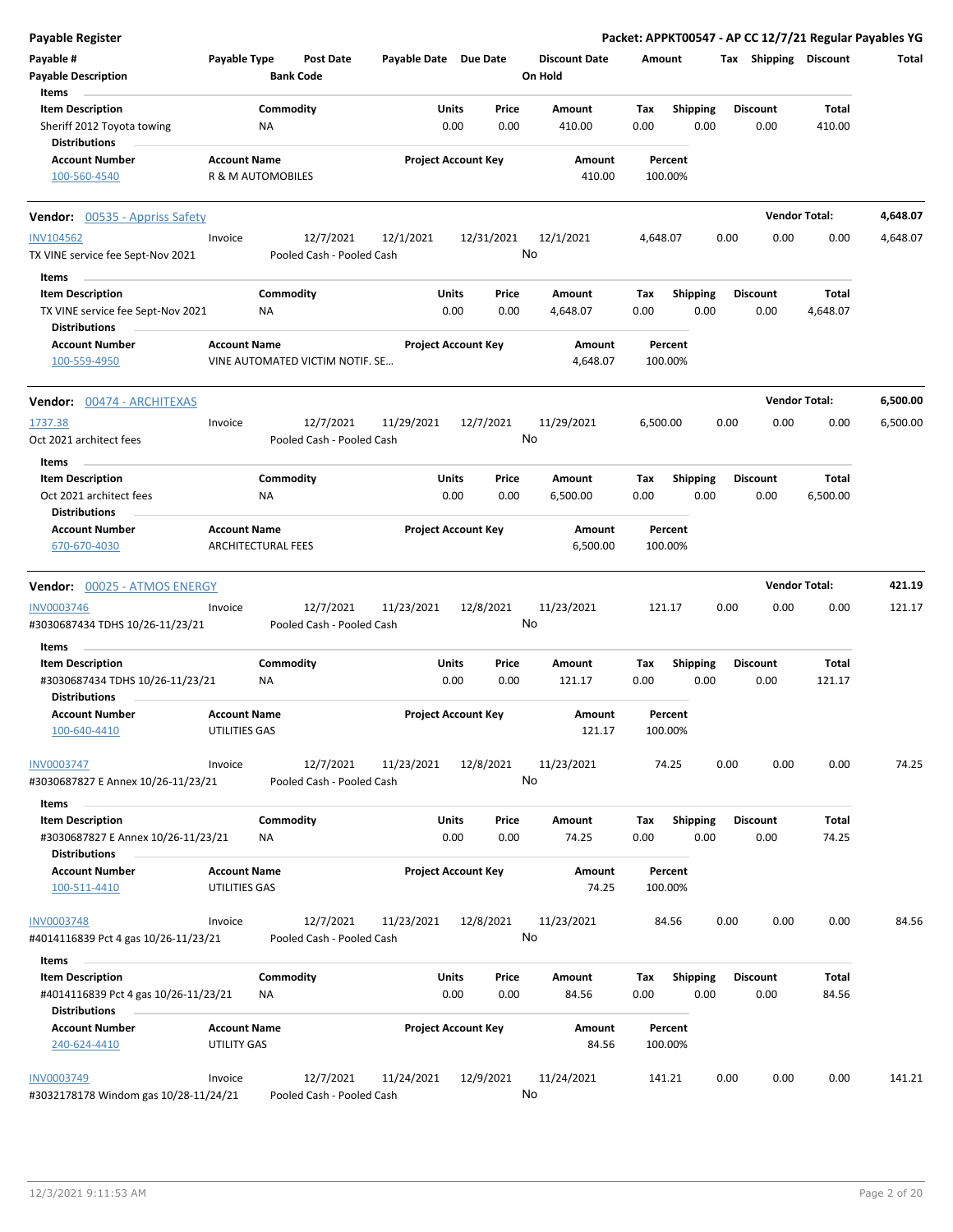| <b>Payable Register</b>                                                                     |                                          |                                        |                       |                            |                |                                 |             |                          |      |                         | Packet: APPKT00547 - AP CC 12/7/21 Regular Payables YG |        |
|---------------------------------------------------------------------------------------------|------------------------------------------|----------------------------------------|-----------------------|----------------------------|----------------|---------------------------------|-------------|--------------------------|------|-------------------------|--------------------------------------------------------|--------|
| Payable #<br><b>Payable Description</b>                                                     | Payable Type                             | Post Date<br><b>Bank Code</b>          | Payable Date Due Date |                            |                | <b>Discount Date</b><br>On Hold |             | Amount                   |      | Tax Shipping Discount   |                                                        | Total  |
| Items                                                                                       |                                          |                                        |                       |                            |                |                                 |             |                          |      |                         |                                                        |        |
| <b>Item Description</b><br>#3032178178 Windom gas 10/28-11/24/21 NA<br><b>Distributions</b> |                                          | Commodity                              |                       | Units<br>0.00              | Price<br>0.00  | Amount<br>141.21                | Tax<br>0.00 | <b>Shipping</b><br>0.00  |      | <b>Discount</b><br>0.00 | <b>Total</b><br>141.21                                 |        |
| <b>Account Number</b><br>100-515-4410                                                       | <b>Account Name</b><br>UTILITIES GAS     |                                        |                       | <b>Project Account Key</b> |                | Amount<br>141.21                |             | Percent<br>100.00%       |      |                         |                                                        |        |
| Vendor: 00628 - BANE MACHINERY, INC.                                                        |                                          |                                        |                       |                            |                |                                 |             |                          |      |                         | <b>Vendor Total:</b>                                   | 534.02 |
| 18199310                                                                                    | Invoice                                  | 12/7/2021                              | 11/18/2021            |                            | 12/10/2021     | 11/18/2021                      |             | 387.06                   | 0.00 | 79.22                   | 0.00                                                   | 466.28 |
| #28640D Pct 3 Knife/nut/bolts                                                               |                                          | Pooled Cash - Pooled Cash              |                       |                            |                | No                              |             |                          |      |                         |                                                        |        |
| Items                                                                                       |                                          |                                        |                       |                            |                |                                 |             |                          |      |                         |                                                        |        |
| <b>Item Description</b>                                                                     |                                          | Commodity                              |                       | Units                      | Price          | Amount                          | Tax         | <b>Shipping</b>          |      | <b>Discount</b>         | Total                                                  |        |
| #28640D Pct 3 Knife/nut/bolts<br><b>Distributions</b>                                       |                                          | <b>NA</b>                              |                       | 0.00                       | 0.00           | 387.06                          | 0.00        | 79.22                    |      | 0.00                    | 466.28                                                 |        |
| <b>Account Number</b><br>230-623-4580                                                       | <b>Account Name</b>                      | R&M MACHINERY PARTS                    |                       | <b>Project Account Key</b> |                | Amount<br>466.28                |             | Percent<br>100.00%       |      |                         |                                                        |        |
| 18199369                                                                                    | Invoice                                  | 12/7/2021                              | 11/19/2021            |                            | 12/10/2021     | 11/19/2021                      |             | 49.02                    | 0.00 | 18.72                   | 0.00                                                   | 67.74  |
| #28640D Pct 3 blade bolts                                                                   |                                          | Pooled Cash - Pooled Cash              |                       |                            |                | No                              |             |                          |      |                         |                                                        |        |
| Items                                                                                       |                                          |                                        |                       |                            |                |                                 |             |                          |      |                         |                                                        |        |
| <b>Item Description</b><br>#28640D Pct 3 blade bolts                                        |                                          | Commodity<br>Goods                     |                       | Units<br>2.00              | Price<br>24.51 | Amount<br>49.02                 | Тах<br>0.00 | <b>Shipping</b><br>18.72 |      | <b>Discount</b><br>0.00 | Total<br>67.74                                         |        |
| <b>Distributions</b><br><b>Account Number</b><br>230-623-4580                               | <b>Account Name</b>                      | <b>R&amp;M MACHINERY PARTS</b>         |                       | <b>Project Account Key</b> |                | Amount<br>67.74                 |             | Percent<br>100.00%       |      |                         |                                                        |        |
| Vendor: 00017 - BOIS D'ARC MUD                                                              |                                          |                                        |                       |                            |                |                                 |             |                          |      |                         | <b>Vendor Total:</b>                                   | 32.25  |
|                                                                                             |                                          |                                        |                       |                            |                |                                 |             |                          |      |                         |                                                        |        |
| INV0003765<br>Pct 3 water 10/20-11/17/21                                                    | Invoice                                  | 12/7/2021<br>Pooled Cash - Pooled Cash | 11/29/2021            |                            | 12/7/2021      | 11/29/2021<br>No                |             | 32.25                    | 0.00 | 0.00                    | 0.00                                                   | 32.25  |
| Items                                                                                       |                                          |                                        |                       |                            |                |                                 |             |                          |      |                         |                                                        |        |
| <b>Item Description</b><br>Pct 3 water 10/20-11/17/21<br><b>Distributions</b>               |                                          | Commodity<br>NA                        |                       | Units<br>0.00              | Price<br>0.00  | Amount<br>32.25                 | Tax<br>0.00 | <b>Shipping</b><br>0.00  |      | <b>Discount</b><br>0.00 | Total<br>32.25                                         |        |
| <b>Account Number</b><br>230-623-4420                                                       | <b>Account Name</b><br>UTILITY WATER     |                                        |                       | <b>Project Account Key</b> |                | Amount<br>32.25                 |             | Percent<br>100.00%       |      |                         |                                                        |        |
| Vendor: 00800 - Bonham Quick Lube                                                           |                                          |                                        |                       |                            |                |                                 |             |                          |      |                         | <b>Vendor Total:</b>                                   | 221.00 |
| 117095<br>Sheriff 2018 Chev #1408 flat repair                                               | Invoice                                  | 12/7/2021<br>Pooled Cash - Pooled Cash | 11/23/2021            |                            | 12/7/2021      | 11/23/2021<br>No                |             | 10.00                    | 0.00 | 0.00                    | 0.00                                                   | 10.00  |
| <b>Items</b>                                                                                |                                          |                                        |                       |                            |                |                                 |             |                          |      |                         |                                                        |        |
| <b>Item Description</b><br>Sheriff 2018 Chev #1408 flat repair                              |                                          | Commodity<br>NA                        |                       | Units<br>0.00              | Price<br>0.00  | Amount<br>10.00                 | Tax<br>0.00 | <b>Shipping</b><br>0.00  |      | <b>Discount</b><br>0.00 | Total<br>10.00                                         |        |
| <b>Distributions</b>                                                                        |                                          |                                        |                       |                            |                |                                 |             |                          |      |                         |                                                        |        |
| <b>Account Number</b><br>100-560-4540                                                       | <b>Account Name</b><br>R & M AUTOMOBILES |                                        |                       | <b>Project Account Key</b> |                | Amount<br>10.00                 |             | Percent<br>100.00%       |      |                         |                                                        |        |
| 117139<br>Sheriff 2012 Ford #0195 flat repair                                               | Invoice                                  | 12/7/2021<br>Pooled Cash - Pooled Cash | 11/24/2021            |                            | 12/7/2021      | 11/24/2021<br>No                |             | 10.00                    | 0.00 | 0.00                    | 0.00                                                   | 10.00  |
|                                                                                             |                                          |                                        |                       |                            |                |                                 |             |                          |      |                         |                                                        |        |
| Items<br><b>Item Description</b>                                                            |                                          | Commodity                              |                       | Units                      | Price          | Amount                          | Tax         | <b>Shipping</b>          |      | <b>Discount</b>         | Total                                                  |        |
| Sheriff 2012 Ford #0195 flat repair<br><b>Distributions</b>                                 |                                          | NA                                     |                       | 0.00                       | 0.00           | 10.00                           | 0.00        | 0.00                     |      | 0.00                    | 10.00                                                  |        |
| <b>Account Number</b>                                                                       | <b>Account Name</b>                      |                                        |                       | <b>Project Account Key</b> |                | Amount                          |             | Percent                  |      |                         |                                                        |        |
| 100-560-4540                                                                                | R & M AUTOMOBILES                        |                                        |                       |                            |                | 10.00                           |             | 100.00%                  |      |                         |                                                        |        |
| 117156<br>Sheriff 2006 Lexus #5859 inspection                                               | Invoice                                  | 12/7/2021<br>Pooled Cash - Pooled Cash | 11/24/2021            |                            | 12/7/2021      | 11/24/2021<br>No                |             | 7.00                     | 0.00 | 0.00                    | 0.00                                                   | 7.00   |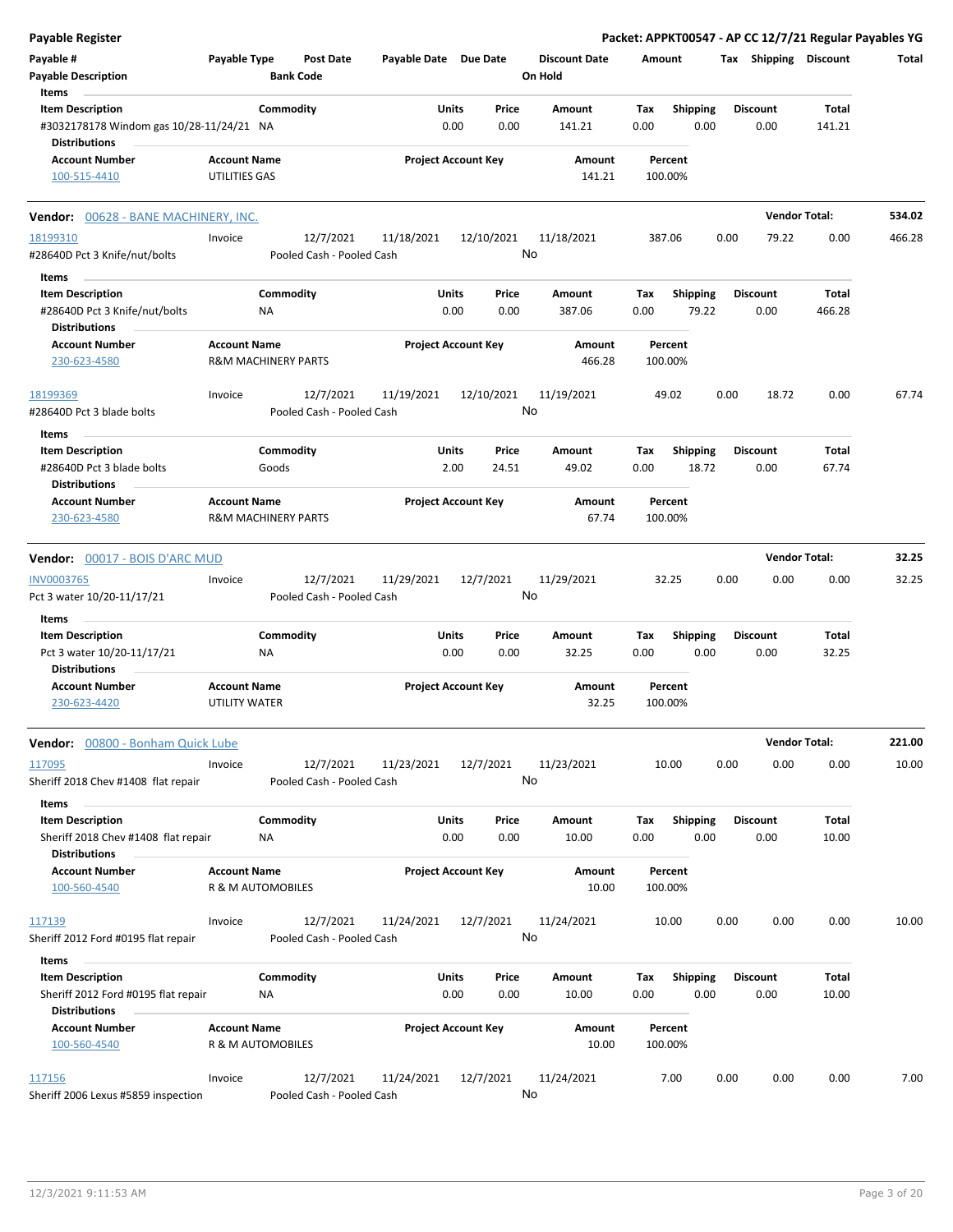| <b>Payable Register</b>                                        |                                             |                   |                                        |                       |                            |                  |                                 |                    |                         |      |                         | Packet: APPKT00547 - AP CC 12/7/21 Regular Payables YG |          |
|----------------------------------------------------------------|---------------------------------------------|-------------------|----------------------------------------|-----------------------|----------------------------|------------------|---------------------------------|--------------------|-------------------------|------|-------------------------|--------------------------------------------------------|----------|
| Payable #                                                      | Payable Type                                |                   | <b>Post Date</b>                       | Payable Date Due Date |                            |                  | <b>Discount Date</b><br>On Hold | Amount             |                         |      | Tax Shipping Discount   |                                                        | Total    |
| <b>Payable Description</b><br>Items                            |                                             | <b>Bank Code</b>  |                                        |                       |                            |                  |                                 |                    |                         |      |                         |                                                        |          |
| <b>Item Description</b>                                        |                                             | Commodity         |                                        |                       | Units                      | Price            | Amount                          | Tax                | Shipping                |      | <b>Discount</b>         | Total                                                  |          |
| Sheriff 2006 Lexus #5859 inspection<br><b>Distributions</b>    |                                             | ΝA                |                                        |                       | 0.00                       | 0.00             | 7.00                            | 0.00               | 0.00                    |      | 0.00                    | 7.00                                                   |          |
| <b>Account Number</b>                                          | <b>Account Name</b>                         |                   |                                        |                       | <b>Project Account Key</b> |                  | Amount                          | Percent            |                         |      |                         |                                                        |          |
| 100-560-4540                                                   |                                             | R & M AUTOMOBILES |                                        |                       |                            |                  | 7.00                            | 100.00%            |                         |      |                         |                                                        |          |
| 117365                                                         | Invoice                                     |                   | 12/7/2021                              | 11/29/2021            |                            | 12/7/2021        | 11/29/2021                      | 92.00              |                         | 0.00 | 0.00                    | 0.00                                                   | 92.00    |
| Sheriff 2020 Chev #0342 oil change<br>Items                    |                                             |                   | Pooled Cash - Pooled Cash              |                       |                            | No               |                                 |                    |                         |      |                         |                                                        |          |
|                                                                |                                             | Commodity         |                                        |                       | Units                      | Price            |                                 |                    |                         |      |                         | Total                                                  |          |
| <b>Item Description</b><br>Sheriff 2020 Chev #0342 oil change  |                                             | ΝA                |                                        |                       | 0.00                       | 0.00             | Amount<br>92.00                 | Тах<br>0.00        | Shipping<br>0.00        |      | <b>Discount</b><br>0.00 | 92.00                                                  |          |
| <b>Distributions</b>                                           |                                             |                   |                                        |                       |                            |                  |                                 |                    |                         |      |                         |                                                        |          |
| <b>Account Number</b><br>100-560-4540                          | <b>Account Name</b>                         | R & M AUTOMOBILES |                                        |                       | <b>Project Account Key</b> |                  | Amount<br>92.00                 | Percent<br>100.00% |                         |      |                         |                                                        |          |
| 117386                                                         | Invoice                                     |                   | 12/7/2021                              | 11/29/2021            |                            | 12/7/2021        | 11/29/2021                      | 10.00              |                         | 0.00 | 0.00                    | 0.00                                                   | 10.00    |
| Sheriff 2011 Chev #4878 flat repair                            |                                             |                   | Pooled Cash - Pooled Cash              |                       |                            | No               |                                 |                    |                         |      |                         |                                                        |          |
| Items                                                          |                                             | Commodity         |                                        |                       |                            |                  | Amount                          |                    |                         |      |                         |                                                        |          |
| <b>Item Description</b><br>Sheriff 2011 Chev #4878 flat repair |                                             | ΝA                |                                        |                       | Units<br>0.00              | Price<br>0.00    | 10.00                           | Тах<br>0.00        | <b>Shipping</b><br>0.00 |      | <b>Discount</b><br>0.00 | Total<br>10.00                                         |          |
| <b>Distributions</b><br><b>Account Number</b>                  | <b>Account Name</b>                         |                   |                                        |                       | <b>Project Account Key</b> |                  | Amount                          | Percent            |                         |      |                         |                                                        |          |
| 100-560-4540                                                   |                                             | R & M AUTOMOBILES |                                        |                       |                            |                  | 10.00                           | 100.00%            |                         |      |                         |                                                        |          |
| 117434                                                         | Invoice                                     |                   | 12/7/2021                              | 11/30/2021            |                            | 12/7/2021<br>No  | 11/30/2021                      | 92.00              |                         | 0.00 | 0.00                    | 0.00                                                   | 92.00    |
| Sheriff 2018 Chev #1941 oil change<br>Items                    |                                             |                   | Pooled Cash - Pooled Cash              |                       |                            |                  |                                 |                    |                         |      |                         |                                                        |          |
| <b>Item Description</b>                                        |                                             | Commodity         |                                        |                       | Units                      | Price            | Amount                          | Tax                | <b>Shipping</b>         |      | <b>Discount</b>         | Total                                                  |          |
| Sheriff 2018 Chev #1941 oil change<br><b>Distributions</b>     |                                             | NA                |                                        |                       | 0.00                       | 0.00             | 92.00                           | 0.00               | 0.00                    |      | 0.00                    | 92.00                                                  |          |
| <b>Account Number</b><br>100-560-4540                          | <b>Account Name</b>                         | R & M AUTOMOBILES |                                        |                       | <b>Project Account Key</b> |                  | Amount<br>92.00                 | Percent<br>100.00% |                         |      |                         |                                                        |          |
| Vendor: 00725 - BRANNAN, QUIENCY SMITH                         |                                             |                   |                                        |                       |                            |                  |                                 |                    |                         |      |                         | <b>Vendor Total:</b>                                   | 76.50    |
| 42                                                             | Invoice                                     |                   | 12/7/2021                              | 11/28/2021            |                            | 12/7/2021        | 11/28/2021                      | 76.50              |                         | 0.00 | 0.00                    | 0.00                                                   | 76.50    |
| Hinson Dst Ct 10/4-11/17/21<br>Items                           |                                             |                   | Pooled Cash - Pooled Cash              |                       |                            | No               |                                 |                    |                         |      |                         |                                                        |          |
| <b>Item Description</b>                                        |                                             | Commodity         |                                        |                       | <b>Units</b>               | Price            | Amount                          | Tax                | <b>Shipping</b>         |      | Discount                | Total                                                  |          |
| Hinson Dst Ct 10/4-11/17/21<br><b>Distributions</b>            |                                             | NA                |                                        |                       | 0.00                       | 0.00             | 76.50                           | 0.00               | 0.00                    |      | 0.00                    | 76.50                                                  |          |
| <b>Account Number</b><br>100-435-4370                          | <b>Account Name</b><br><b>ATTORNEY FEES</b> |                   |                                        |                       | <b>Project Account Key</b> |                  | Amount<br>76.50                 | Percent<br>100.00% |                         |      |                         |                                                        |          |
| <b>Vendor:</b> 00406 - BRAZOS TRAILER MANUFACTURING LLC        |                                             |                   |                                        |                       |                            |                  |                                 |                    |                         |      |                         | <b>Vendor Total:</b>                                   | 3,000.00 |
| 10013234                                                       | Invoice                                     |                   | 12/7/2021                              | 10/6/2021             |                            | 12/7/2021        | 10/6/2021                       | 3,000.00           |                         | 0.00 | 0.00                    | 0.00                                                   | 3,000.00 |
| Pct 2 2022 trailer #4879 6 month lease<br>Items                |                                             |                   | Pooled Cash - Pooled Cash              |                       |                            | No               |                                 |                    |                         |      |                         |                                                        |          |
| <b>Item Description</b>                                        |                                             | Commodity         |                                        |                       | <b>Units</b>               | Price            | Amount                          | Тах                | <b>Shipping</b>         |      | <b>Discount</b>         | Total                                                  |          |
| Pct 2 2022 trailer #4879 6 month lease<br><b>Distributions</b> |                                             | ΝA                |                                        |                       | 0.00                       | 0.00             | 3,000.00                        | 0.00               | 0.00                    |      | 0.00                    | 3,000.00                                               |          |
| <b>Account Number</b><br>220-622-4600                          | <b>Account Name</b>                         |                   | EQUIPMENT RENTAL/LEASE                 |                       | <b>Project Account Key</b> |                  | Amount<br>3,000.00              | Percent<br>100.00% |                         |      |                         |                                                        |          |
| <b>Vendor:</b> VEN02488 - Capital One                          |                                             |                   |                                        |                       |                            |                  |                                 |                    |                         |      |                         | <b>Vendor Total:</b>                                   | 107.08   |
| 1638804297<br>Nov 2022 Walmart                                 | Invoice                                     |                   | 12/7/2021<br>Pooled Cash - Pooled Cash | 11/19/2021            |                            | 12/14/2021<br>No | 11/19/2021                      | 107.08             |                         | 0.00 | 0.00                    | 0.00                                                   | 107.08   |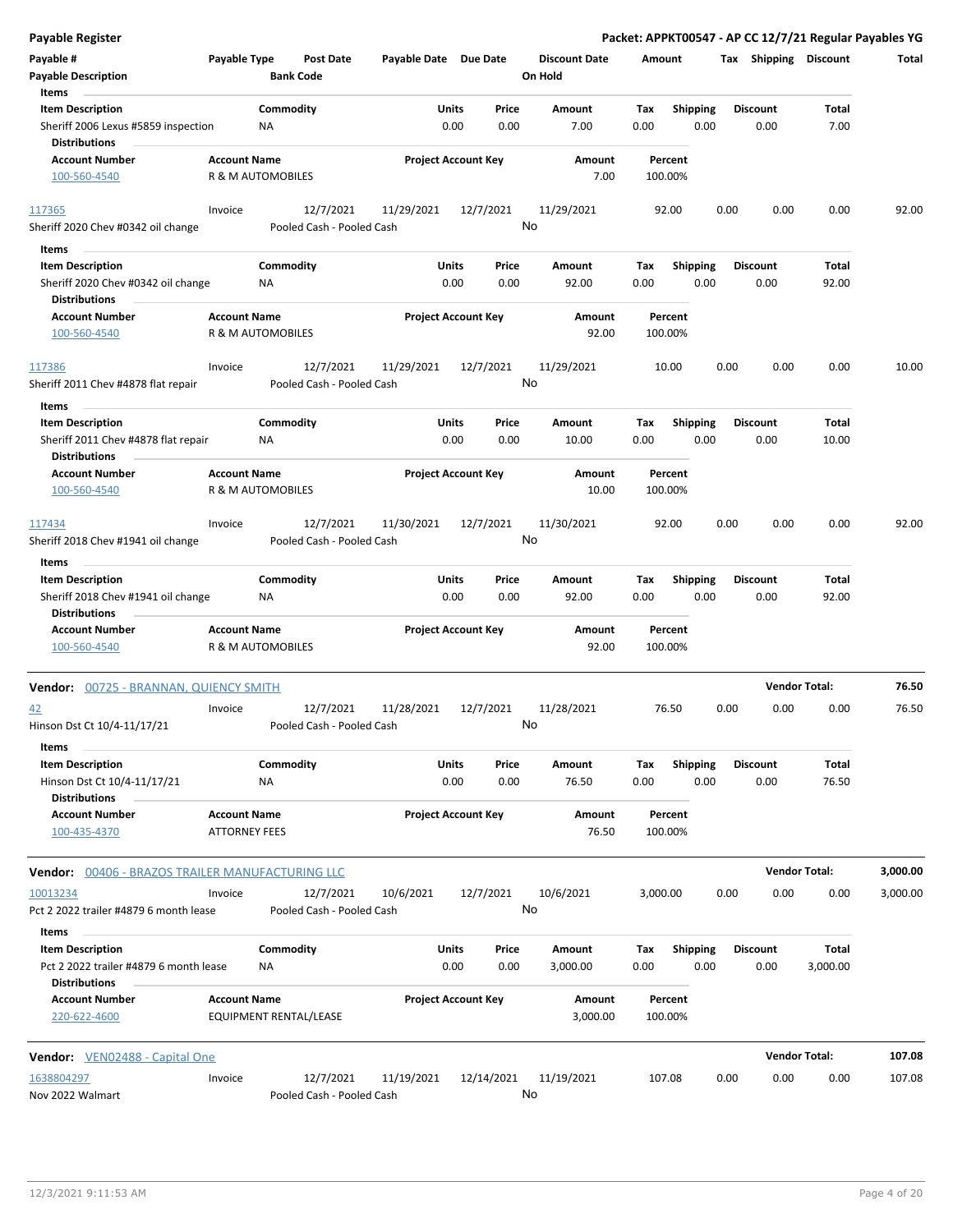**Payable Register Packet: APPKT00547 - AP CC 12/7/21 Regular Payables YG**

| Payable #<br><b>Payable Description</b><br>Items                                               | Payable Type                                          | <b>Bank Code</b>   | Post Date                              | Payable Date Due Date |               |                            | <b>Discount Date</b><br>On Hold | Amount      |                         |      | Tax Shipping            | <b>Discount</b> | Total    |
|------------------------------------------------------------------------------------------------|-------------------------------------------------------|--------------------|----------------------------------------|-----------------------|---------------|----------------------------|---------------------------------|-------------|-------------------------|------|-------------------------|-----------------|----------|
| <b>Item Description</b><br>Nov 2022 Walmart - toilet seat<br><b>Distributions</b>              |                                                       | Commodity<br>Goods |                                        |                       | Units<br>1.00 | Price<br>6.87              | Amount<br>6.87                  | Tax<br>0.00 | Shipping<br>0.00        |      | <b>Discount</b><br>0.00 | Total<br>6.87   |          |
| <b>Account Number</b><br>100-513-4500                                                          | <b>Account Name</b><br><b>R&amp;M BUILDING</b>        |                    |                                        |                       |               | <b>Project Account Key</b> | Amount<br>6.87                  |             | Percent<br>100.00%      |      |                         |                 |          |
| Items<br><b>Item Description</b>                                                               |                                                       | Commodity          |                                        |                       | Units         | Price                      | Amount                          | Tax         | <b>Shipping</b>         |      | <b>Discount</b>         | Total           |          |
| Nov 2022 Walmart - toilet seat<br><b>Distributions</b>                                         |                                                       | Goods              |                                        |                       | 1.00          | 14.97                      | 14.97                           | 0.00        | 0.00                    |      | 0.00                    | 14.97           |          |
| <b>Account Number</b><br>100-513-4500                                                          | <b>Account Name</b><br><b>R&amp;M BUILDING</b>        |                    |                                        |                       |               | <b>Project Account Key</b> | Amount<br>14.97                 |             | Percent<br>100.00%      |      |                         |                 |          |
| Items                                                                                          |                                                       |                    |                                        |                       |               |                            |                                 |             |                         |      |                         |                 |          |
| <b>Item Description</b><br>Nov 2022 Walmart -Agrilife smoke alarms/ NA<br><b>Distributions</b> |                                                       | Commodity          |                                        |                       | Units<br>0.00 | Price<br>0.00              | Amount<br>85.24                 | Tax<br>0.00 | <b>Shipping</b><br>0.00 |      | <b>Discount</b><br>0.00 | Total<br>85.24  |          |
| <b>Account Number</b><br>100-516-4500                                                          | <b>Account Name</b><br><b>R&amp;M BUILDING</b>        |                    |                                        |                       |               | <b>Project Account Key</b> | Amount<br>85.24                 |             | Percent<br>100.00%      |      |                         |                 |          |
| <b>Vendor:</b> 00610 - CIRCLE STAR QUICK LUBE & TIRE                                           |                                                       |                    |                                        |                       |               |                            |                                 |             |                         |      | <b>Vendor Total:</b>    |                 | 32.00    |
| 11-0195949<br>Pct 2 1992 Pete #6741 inspection                                                 | Invoice                                               |                    | 12/7/2021<br>Pooled Cash - Pooled Cash | 11/22/2021            |               | 12/7/2021                  | 11/22/2021<br>No                |             | 7.00                    | 0.00 | 0.00                    | 0.00            | 7.00     |
| Items<br><b>Item Description</b><br>Pct 2 1992 Pete #6741 inspection<br><b>Distributions</b>   |                                                       | Commodity<br>NA    |                                        |                       | Units<br>0.00 | Price<br>0.00              | Amount<br>7.00                  | Tax<br>0.00 | <b>Shipping</b><br>0.00 |      | <b>Discount</b><br>0.00 | Total<br>7.00   |          |
| <b>Account Number</b><br>220-622-4580                                                          | <b>Account Name</b><br><b>R&amp;M MACHINERY PARTS</b> |                    |                                        |                       |               | <b>Project Account Key</b> | Amount<br>7.00                  |             | Percent<br>100.00%      |      |                         |                 |          |
| 11-0196017<br>Pct 2 Backhoe - mount tire                                                       | Invoice                                               |                    | 12/7/2021<br>Pooled Cash - Pooled Cash | 11/23/2021            |               | 12/7/2021                  | 11/23/2021<br>No                |             | 25.00                   | 0.00 | 0.00                    | 0.00            | 25.00    |
| Items<br><b>Item Description</b><br>Pct 2 Backhoe - mount tire<br><b>Distributions</b>         |                                                       | Commodity<br>ΝA    |                                        |                       | Units<br>0.00 | Price<br>0.00              | Amount<br>25.00                 | Tax<br>0.00 | <b>Shipping</b><br>0.00 |      | <b>Discount</b><br>0.00 | Total<br>25.00  |          |
| <b>Account Number</b><br>220-622-4590                                                          | <b>Account Name</b><br>R&M MACH. TIRES & TUBES        |                    |                                        |                       |               | <b>Project Account Key</b> | Amount<br>25.00                 |             | Percent<br>100.00%      |      |                         |                 |          |
| Vendor: 00163 - COOPER-SORRELLS FUNERAL HOME                                                   |                                                       |                    |                                        |                       |               |                            |                                 |             |                         |      | <b>Vendor Total:</b>    |                 | 1,371.00 |
| $C21 - 25$<br>Wheeler removal/pouch                                                            | Invoice                                               |                    | 12/7/2021<br>Pooled Cash - Pooled Cash | 10/13/2021            |               | 12/7/2021                  | 10/13/2021<br>No                |             | 570.00                  | 0.00 | 0.00                    | 0.00            | 570.00   |
| Items<br><b>Item Description</b><br>Wheeler removal/pouch                                      |                                                       | Commodity<br>ΝA    |                                        |                       | Units<br>0.00 | Price<br>0.00              | Amount<br>570.00                | Tax<br>0.00 | <b>Shipping</b><br>0.00 |      | <b>Discount</b><br>0.00 | Total<br>570.00 |          |
| <b>Distributions</b><br><b>Account Number</b><br>100-425-4660                                  | <b>Account Name</b><br><b>AUTOPSIES</b>               |                    |                                        |                       |               | <b>Project Account Key</b> | Amount<br>570.00                |             | Percent<br>100.00%      |      |                         |                 |          |
| $C21 - 28$<br>Ridley removal/pouch/transport                                                   | Invoice                                               |                    | 12/7/2021<br>Pooled Cash - Pooled Cash | 11/23/2021            |               | 12/7/2021                  | 11/23/2021<br>No                |             | 801.00                  | 0.00 | 0.00                    | 0.00            | 801.00   |
| Items<br><b>Item Description</b>                                                               |                                                       | Commodity          |                                        |                       | Units         | Price                      | Amount                          | Tax         | Shipping                |      | <b>Discount</b>         | Total           |          |
| Ridley removal/pouch/transport<br><b>Distributions</b>                                         |                                                       | ΝA                 |                                        |                       | 0.00          | 0.00                       | 801.00                          | 0.00        | 0.00                    |      | 0.00                    | 801.00          |          |
| <b>Account Number</b><br>100-425-4660                                                          | <b>Account Name</b><br><b>AUTOPSIES</b>               |                    |                                        |                       |               | <b>Project Account Key</b> | Amount<br>801.00                |             | Percent<br>100.00%      |      |                         |                 |          |

**Vendor:** 00727 - CORRECTIONS SOFTWARE SOLUTIONS, LP<br> **107.00**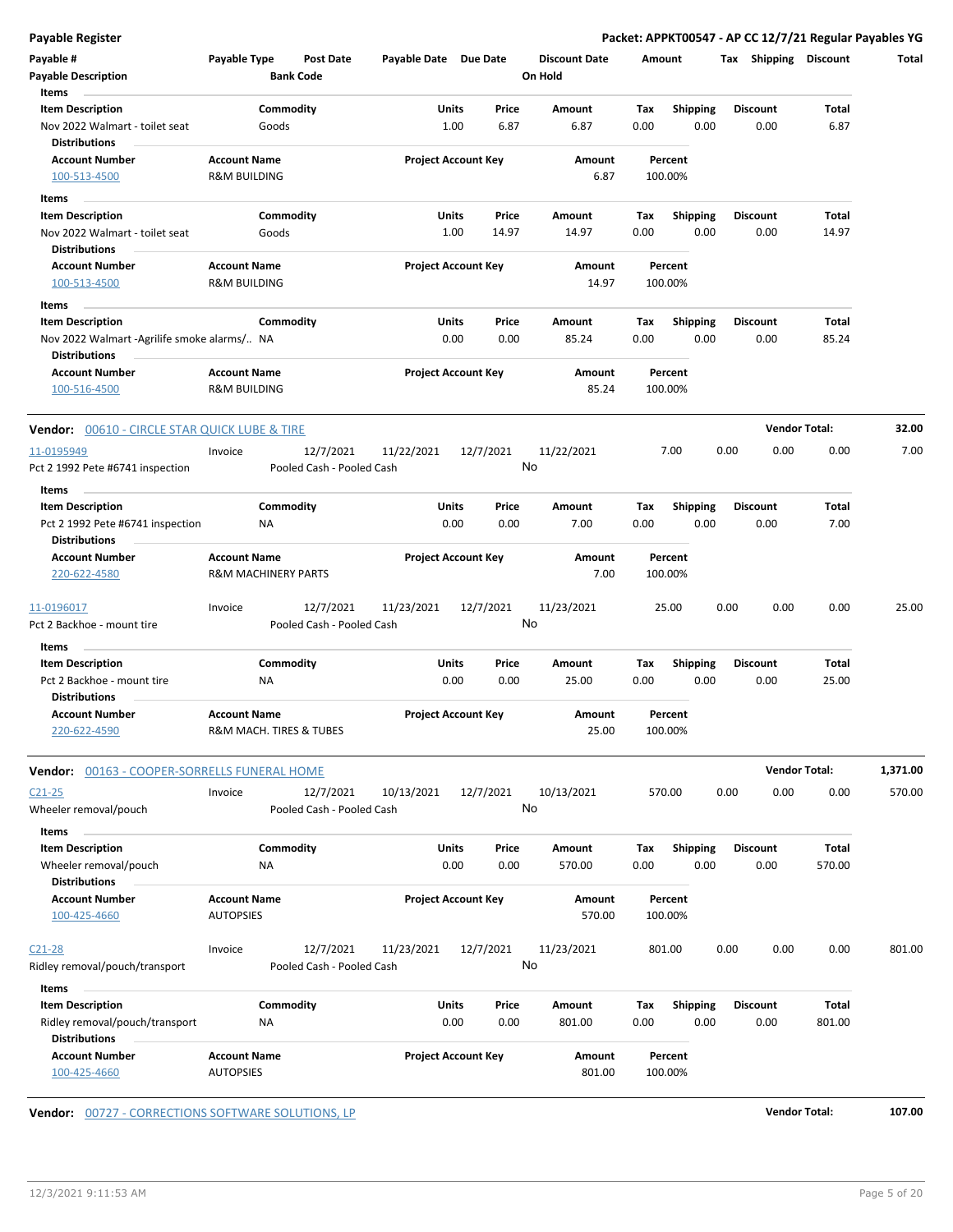| <b>Payable Register</b>                                       |                                                       |                 |                                        |                       |                                |    |                                 |             |                         |      |                         | Packet: APPKT00547 - AP CC 12/7/21 Regular Payables YG |          |
|---------------------------------------------------------------|-------------------------------------------------------|-----------------|----------------------------------------|-----------------------|--------------------------------|----|---------------------------------|-------------|-------------------------|------|-------------------------|--------------------------------------------------------|----------|
| Payable #<br><b>Payable Description</b>                       | Payable Type                                          |                 | <b>Post Date</b><br><b>Bank Code</b>   | Payable Date Due Date |                                |    | <b>Discount Date</b><br>On Hold | Amount      |                         |      | Tax Shipping Discount   |                                                        | Total    |
| 50993<br>Jan 2022 computer software support                   | Invoice                                               |                 | 12/7/2021<br>Pooled Cash - Pooled Cash | 12/1/2021             | 12/7/2021                      |    | 12/1/2021<br>No                 |             | 107.00                  | 0.00 | 0.00                    | 0.00                                                   | 107.00   |
|                                                               |                                                       |                 |                                        |                       |                                |    |                                 |             |                         |      |                         |                                                        |          |
| Items                                                         |                                                       |                 |                                        |                       |                                |    |                                 |             |                         |      |                         |                                                        |          |
| <b>Item Description</b><br>Jan 2022 computer software support |                                                       | Commodity<br>ΝA |                                        |                       | Units<br>Price<br>0.00<br>0.00 |    | Amount<br>107.00                | Tax<br>0.00 | <b>Shipping</b><br>0.00 |      | <b>Discount</b><br>0.00 | Total<br>107.00                                        |          |
| <b>Distributions</b>                                          |                                                       |                 |                                        |                       |                                |    |                                 |             |                         |      |                         |                                                        |          |
| <b>Account Number</b>                                         | <b>Account Name</b>                                   |                 |                                        |                       | <b>Project Account Key</b>     |    | Amount                          |             | Percent                 |      |                         |                                                        |          |
| 100-573-4530                                                  | <b>COMPUTER SOFTWARE</b>                              |                 |                                        |                       |                                |    | 107.00                          |             | 100.00%                 |      |                         |                                                        |          |
| <b>Vendor:</b> VEN02831 - Double J Equipment Repair LLC       |                                                       |                 |                                        |                       |                                |    |                                 |             |                         |      |                         | <b>Vendor Total:</b>                                   | 1,486.95 |
| 4024                                                          | Invoice                                               |                 | 12/7/2021                              | 12/1/2021             | 12/31/2021                     |    | 12/1/2021                       | 1,486.95    |                         | 0.00 | 0.00                    | 0.00                                                   | 1,486.95 |
| Pct 1 Cat 950F repair                                         |                                                       |                 | Pooled Cash - Pooled Cash              |                       |                                | No |                                 |             |                         |      |                         |                                                        |          |
| Items                                                         |                                                       |                 |                                        |                       |                                |    |                                 |             |                         |      |                         |                                                        |          |
| <b>Item Description</b>                                       |                                                       | Commodity       |                                        |                       | Units<br>Price                 |    | Amount                          | Tax         | <b>Shipping</b>         |      | <b>Discount</b>         | <b>Total</b>                                           |          |
| Pct 1 Cat 950F repair<br><b>Distributions</b>                 |                                                       | ΝA              |                                        |                       | 0.00<br>0.00                   |    | 1,486.95                        | 0.00        | 0.00                    |      | 0.00                    | 1,486.95                                               |          |
| <b>Account Number</b><br>210-621-4580                         | <b>Account Name</b><br><b>R&amp;M MACHINERY PARTS</b> |                 |                                        |                       | <b>Project Account Key</b>     |    | Amount<br>1,486.95              |             | Percent<br>100.00%      |      |                         |                                                        |          |
| <b>Vendor: 00438 - EVANS, MICHAEL S.</b>                      |                                                       |                 |                                        |                       |                                |    |                                 |             |                         |      |                         | <b>Vendor Total:</b>                                   | 1,200.00 |
| <b>INV0003753</b>                                             | Invoice                                               |                 | 12/7/2021                              | 11/24/2021            | 12/7/2021                      |    | 11/24/2021                      |             | 300.00                  | 0.00 | 0.00                    | 0.00                                                   | 300.00   |
| 50918 Taylor Co Ct@Law                                        |                                                       |                 | Pooled Cash - Pooled Cash              |                       |                                | No |                                 |             |                         |      |                         |                                                        |          |
| Items                                                         |                                                       |                 |                                        |                       |                                |    |                                 |             |                         |      |                         |                                                        |          |
| <b>Item Description</b>                                       |                                                       | Commodity       |                                        |                       | Units<br>Price                 |    | Amount                          | Tax         | <b>Shipping</b>         |      | <b>Discount</b>         | Total                                                  |          |
| 50918 Taylor Co Ct@Law<br><b>Distributions</b>                |                                                       | ΝA              |                                        |                       | 0.00<br>0.00                   |    | 300.00                          | 0.00        | 0.00                    |      | 0.00                    | 300.00                                                 |          |
| <b>Account Number</b>                                         | <b>Account Name</b>                                   |                 |                                        |                       | <b>Project Account Key</b>     |    | Amount                          |             | Percent                 |      |                         |                                                        |          |
| 100-410-4240                                                  | <b>INDIGENT ATTORNEY FEES</b>                         |                 |                                        |                       |                                |    | 300.00                          |             | 100.00%                 |      |                         |                                                        |          |
| <b>INV0003755</b>                                             | Invoice                                               |                 | 12/7/2021                              | 11/24/2021            | 12/7/2021                      |    | 11/24/2021                      |             | 300.00                  | 0.00 | 0.00                    | 0.00                                                   | 300.00   |
| 50965 Cook Co Ct@Law                                          |                                                       |                 | Pooled Cash - Pooled Cash              |                       |                                | No |                                 |             |                         |      |                         |                                                        |          |
| Items                                                         |                                                       | Commodity       |                                        |                       | Units<br>Price                 |    | Amount                          |             |                         |      | <b>Discount</b>         | Total                                                  |          |
| <b>Item Description</b><br>50965 Cook Co Ct@Law               |                                                       | NA              |                                        |                       | 0.00<br>0.00                   |    | 300.00                          | Tax<br>0.00 | <b>Shipping</b><br>0.00 |      | 0.00                    | 300.00                                                 |          |
| <b>Distributions</b>                                          |                                                       |                 |                                        |                       |                                |    |                                 |             |                         |      |                         |                                                        |          |
| <b>Account Number</b>                                         | <b>Account Name</b>                                   |                 |                                        |                       | <b>Project Account Key</b>     |    | Amount                          |             | Percent                 |      |                         |                                                        |          |
| 100-410-4240                                                  | <b>INDIGENT ATTORNEY FEES</b>                         |                 |                                        |                       |                                |    | 300.00                          |             | 100.00%                 |      |                         |                                                        |          |
| INV0003756                                                    | Invoice                                               |                 | 12/7/2021                              | 11/24/2021            | 12/7/2021                      |    | 11/24/2021                      |             | 300.00                  | 0.00 | 0.00                    | 0.00                                                   | 300.00   |
| 50962 Brumit Co Ct@Law                                        |                                                       |                 | Pooled Cash - Pooled Cash              |                       |                                | No |                                 |             |                         |      |                         |                                                        |          |
| Items                                                         |                                                       |                 |                                        |                       |                                |    |                                 |             |                         |      |                         |                                                        |          |
| <b>Item Description</b>                                       |                                                       | Commodity       |                                        |                       | Units<br>Price                 |    | Amount                          | Tax         | <b>Shipping</b>         |      | Discount                | Total                                                  |          |
| 50962 Brumit Co Ct@Law<br><b>Distributions</b>                |                                                       | NA              |                                        |                       | 0.00<br>0.00                   |    | 300.00                          | 0.00        | 0.00                    |      | 0.00                    | 300.00                                                 |          |
| <b>Account Number</b>                                         | <b>Account Name</b>                                   |                 |                                        |                       | <b>Project Account Key</b>     |    | Amount                          |             | Percent                 |      |                         |                                                        |          |
| 100-410-4240                                                  | <b>INDIGENT ATTORNEY FEES</b>                         |                 |                                        |                       |                                |    | 300.00                          |             | 100.00%                 |      |                         |                                                        |          |
| INV0003757                                                    | Invoice                                               |                 | 12/7/2021                              | 11/24/2021            | 12/7/2021                      |    | 11/24/2021                      |             | 300.00                  | 0.00 | 0.00                    | 0.00                                                   | 300.00   |
| 50943 Bruce Co Ct@Law                                         |                                                       |                 | Pooled Cash - Pooled Cash              |                       |                                |    | No                              |             |                         |      |                         |                                                        |          |
| Items                                                         |                                                       |                 |                                        |                       |                                |    |                                 |             |                         |      |                         |                                                        |          |
| <b>Item Description</b><br>50943 Bruce Co Ct@Law              |                                                       | Commodity<br>NA |                                        |                       | Units<br>Price<br>0.00<br>0.00 |    | Amount<br>300.00                | Tax<br>0.00 | Shipping<br>0.00        |      | <b>Discount</b><br>0.00 | Total<br>300.00                                        |          |
| <b>Distributions</b>                                          |                                                       |                 |                                        |                       |                                |    |                                 |             |                         |      |                         |                                                        |          |
| <b>Account Number</b><br>100-410-4240                         | <b>Account Name</b><br><b>INDIGENT ATTORNEY FEES</b>  |                 |                                        |                       | <b>Project Account Key</b>     |    | Amount<br>300.00                |             | Percent<br>100.00%      |      |                         |                                                        |          |
| Vendor: VEN02315 - Fannin County Adult Probation              |                                                       |                 |                                        |                       |                                |    |                                 |             |                         |      |                         | <b>Vendor Total:</b>                                   | 5,788.83 |
| <b>INV0003764</b>                                             | Invoice                                               |                 | 12/7/2021                              | 12/1/2021             | 12/7/2021                      |    | 12/1/2021                       | 5,788.83    |                         | 0.00 | 0.00                    | 0.00                                                   | 5,788.83 |
| Dec 2021 Bond supervision support                             |                                                       |                 | Pooled Cash - Pooled Cash              |                       |                                | No |                                 |             |                         |      |                         |                                                        |          |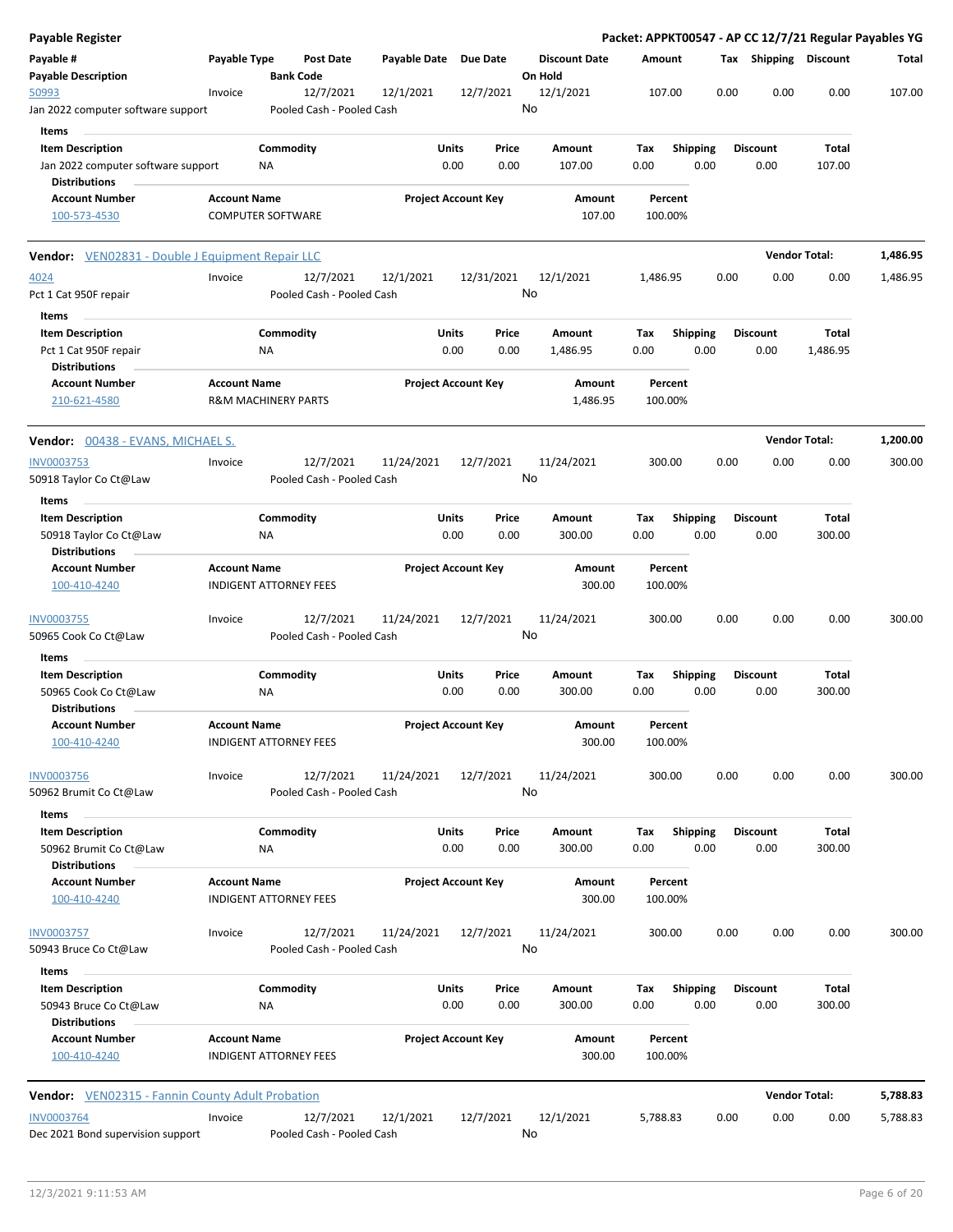| <b>Payable Register</b>                                                                        |                                                      |                       |                            |                                 | Packet: APPKT00547 - AP CC 12/7/21 Regular Payables YG |                         |                      |          |
|------------------------------------------------------------------------------------------------|------------------------------------------------------|-----------------------|----------------------------|---------------------------------|--------------------------------------------------------|-------------------------|----------------------|----------|
| Payable #<br><b>Payable Description</b>                                                        | Payable Type<br><b>Post Date</b><br><b>Bank Code</b> | Payable Date Due Date |                            | <b>Discount Date</b><br>On Hold | Amount                                                 | Tax Shipping Discount   |                      | Total    |
| Items<br><b>Item Description</b><br>Dec 2021 Bond supervision support<br><b>Distributions</b>  | Commodity<br>NA                                      | Units<br>0.00         | Price<br>0.00              | Amount<br>5,788.83              | Tax<br><b>Shipping</b><br>0.00<br>0.00                 | <b>Discount</b><br>0.00 | Total<br>5,788.83    |          |
| <b>Account Number</b><br>100-573-4811                                                          | <b>Account Name</b><br><b>FUNDING CSCD</b>           |                       | <b>Project Account Key</b> | Amount<br>5,788.83              | Percent<br>100.00%                                     |                         |                      |          |
| <b>Vendor: 00215 - FIRST UNITED METHODIST CHURCH</b>                                           |                                                      |                       |                            |                                 |                                                        |                         | <b>Vendor Total:</b> | 2,350.00 |
| <b>INV0003820</b><br>12/15/21-1/14/22 200 W 8th lease                                          | 12/7/2021<br>Invoice<br>Pooled Cash - Pooled Cash    | 12/3/2021             | 12/7/2021                  | 12/3/2021<br>No                 | 2,350.00                                               | 0.00<br>0.00            | 0.00                 | 2,350.00 |
| Items<br><b>Item Description</b><br>12/15/21-1/14/22 200 W 8th lease<br><b>Distributions</b>   | Commodity<br>ΝA                                      | Units                 | Price<br>0.00<br>0.00      | Amount<br>2,350.00              | <b>Shipping</b><br>Tax<br>0.00<br>0.00                 | <b>Discount</b><br>0.00 | Total<br>2,350.00    |          |
| <b>Account Number</b><br>100-518-4700                                                          | <b>Account Name</b><br>OFFICE SPACE LEASE            |                       | <b>Project Account Key</b> | Amount<br>2,350.00              | Percent<br>100.00%                                     |                         |                      |          |
| Vendor: 00796 - INDIGENT HEALTHCARE SOLUTIONS, LTD                                             |                                                      |                       |                            |                                 |                                                        |                         | <b>Vendor Total:</b> | 1,059.00 |
| 72817<br>Jan 2022 computer software support                                                    | 12/7/2021<br>Invoice<br>Pooled Cash - Pooled Cash    | 12/1/2021             | 12/7/2021                  | 12/1/2021<br>No                 | 1,059.00                                               | 0.00<br>0.00            | 0.00                 | 1,059.00 |
| Items<br><b>Item Description</b><br>Jan 2022 computer software support<br><b>Distributions</b> | Commodity<br>ΝA                                      | Units                 | Price<br>0.00<br>0.00      | Amount<br>1,059.00              | <b>Shipping</b><br>Tax<br>0.00<br>0.00                 | <b>Discount</b><br>0.00 | Total<br>1,059.00    |          |
| <b>Account Number</b><br>100-645-4530                                                          | <b>Account Name</b><br><b>COMPUTER SOFTWARE</b>      |                       | <b>Project Account Key</b> | Amount<br>1,059.00              | Percent<br>100.00%                                     |                         |                      |          |
| Vendor: 00444 - KONICA MINOLTA PREMIER FINANCE                                                 |                                                      |                       |                            |                                 |                                                        |                         | <b>Vendor Total:</b> | 114.68   |
| 74606508<br>Copier rental Dec 2021 - 108 Sam Rayburn                                           | 12/7/2021<br>Invoice<br>Pooled Cash - Pooled Cash    | 11/25/2021            | 1/1/2022                   | 11/25/2021<br>No                | 114.68                                                 | 0.00<br>0.00            | 0.00                 | 114.68   |
| Items<br><b>Item Description</b><br>Copier rental Dec 2021 - 108 Sam Rayburn                   | Commodity<br>NA                                      | Units<br>0.00         | Price<br>0.00              | Amount<br>114.68                | Shipping<br>Tax<br>0.00<br>0.00                        | <b>Discount</b><br>0.00 | Total<br>114.68      |          |
| <b>Distributions</b><br><b>Account Number</b><br>100-510-3150                                  | <b>Account Name</b><br><b>COPIER RENTAL</b>          |                       | <b>Project Account Key</b> | Amount<br>114.68                | Percent<br>100.00%                                     |                         |                      |          |
| <b>Vendor:</b> 00649 - LAW OFFICE OF MYLES PORTER, P.C.                                        |                                                      |                       |                            |                                 |                                                        |                         | <b>Vendor Total:</b> | 900.00   |
| <b>INV0003768</b><br>50878 Brafford Co Ct@Law                                                  | 12/7/2021<br>Invoice<br>Pooled Cash - Pooled Cash    | 12/2/2021             | 12/7/2021                  | 12/2/2021<br>No                 | 300.00                                                 | 0.00<br>0.00            | 0.00                 | 300.00   |
| Items<br><b>Item Description</b><br>50878 Brafford Co Ct@Law<br><b>Distributions</b>           | Commodity<br>ΝA                                      | Units                 | Price<br>0.00<br>0.00      | Amount<br>300.00                | <b>Shipping</b><br>Tax<br>0.00<br>0.00                 | <b>Discount</b><br>0.00 | Total<br>300.00      |          |
| <b>Account Number</b><br>100-410-4240                                                          | <b>Account Name</b><br><b>INDIGENT ATTORNEY FEES</b> |                       | <b>Project Account Key</b> | Amount<br>300.00                | Percent<br>100.00%                                     |                         |                      |          |
| <b>INV0003769</b><br>50344 McKinney Co Ct@Law                                                  | 12/7/2021<br>Invoice<br>Pooled Cash - Pooled Cash    | 12/2/2021             | 12/7/2021                  | 12/2/2021<br>No                 | 300.00                                                 | 0.00<br>0.00            | 0.00                 | 300.00   |
| Items<br><b>Item Description</b><br>50344 McKinney Co Ct@Law<br><b>Distributions</b>           | Commodity<br>NA                                      | Units                 | Price<br>0.00<br>0.00      | Amount<br>300.00                | Tax<br><b>Shipping</b><br>0.00<br>0.00                 | <b>Discount</b><br>0.00 | Total<br>300.00      |          |
| <b>Account Number</b><br>100-410-4240                                                          | <b>Account Name</b><br><b>INDIGENT ATTORNEY FEES</b> |                       | <b>Project Account Key</b> | Amount<br>300.00                | Percent<br>100.00%                                     |                         |                      |          |
| <b>INV0003816</b><br>50315 Rodgers Co Ct@Law                                                   | Invoice<br>12/7/2021<br>Pooled Cash - Pooled Cash    | 12/1/2021             | 12/7/2021                  | 12/1/2021<br>No                 | 300.00                                                 | 0.00<br>0.00            | 0.00                 | 300.00   |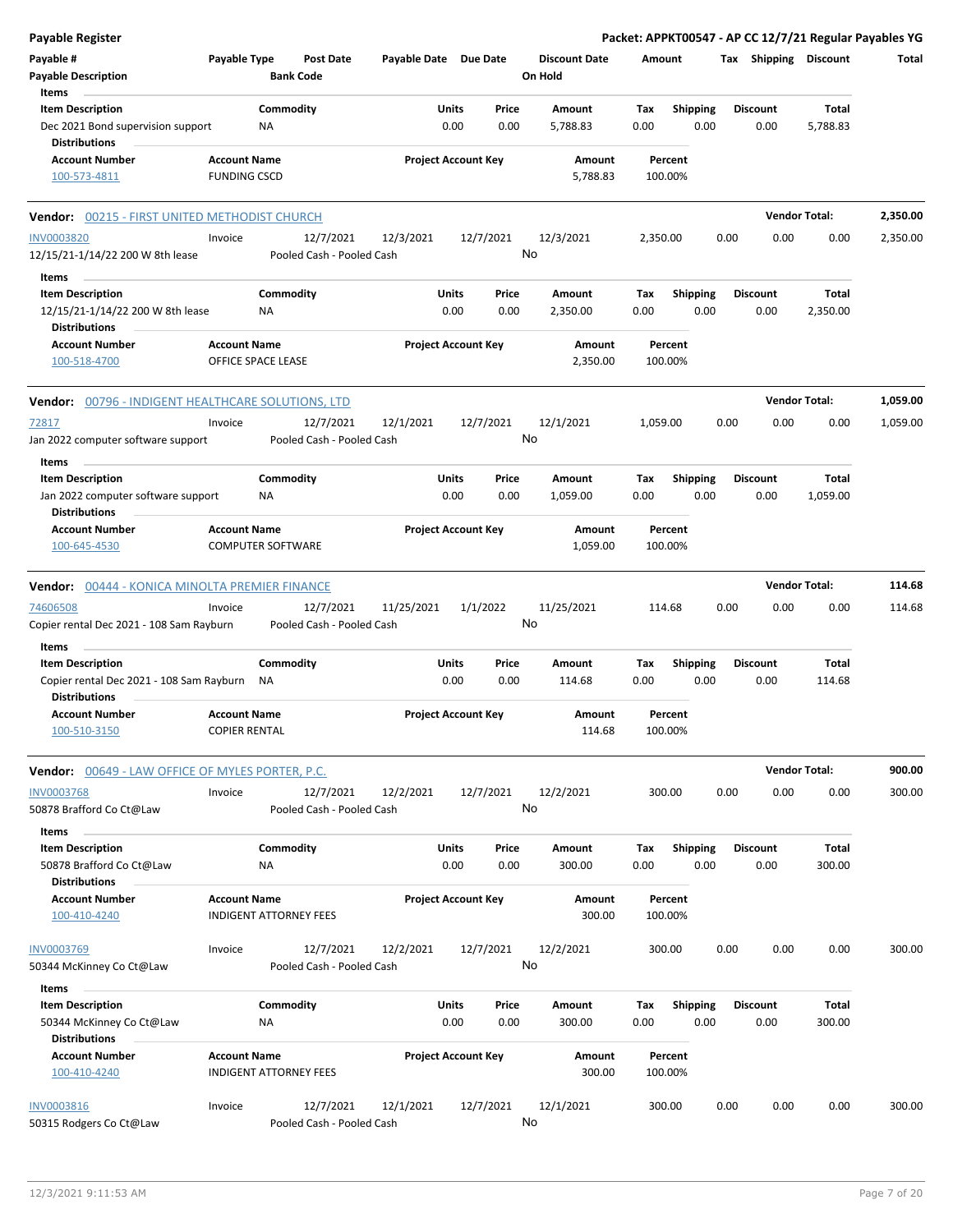| Payable Register                                                           |                                                       |                               |                       |                            |                                 |             |                         |      |                 | Packet: APPKT00547 - AP CC 12/7/21 Regular Payables YG |          |
|----------------------------------------------------------------------------|-------------------------------------------------------|-------------------------------|-----------------------|----------------------------|---------------------------------|-------------|-------------------------|------|-----------------|--------------------------------------------------------|----------|
| Payable #<br><b>Payable Description</b>                                    | Payable Type                                          | Post Date<br><b>Bank Code</b> | Payable Date Due Date |                            | <b>Discount Date</b><br>On Hold | Amount      |                         |      |                 | Tax Shipping Discount                                  | Total    |
| Items                                                                      |                                                       |                               |                       | Price                      |                                 |             |                         |      | <b>Discount</b> |                                                        |          |
| <b>Item Description</b><br>50315 Rodgers Co Ct@Law<br><b>Distributions</b> | Commodity<br>NA                                       |                               | Units                 | 0.00<br>0.00               | Amount<br>300.00                | Tax<br>0.00 | <b>Shipping</b><br>0.00 |      | 0.00            | Total<br>300.00                                        |          |
| <b>Account Number</b>                                                      | <b>Account Name</b>                                   |                               |                       | <b>Project Account Key</b> | Amount                          |             | Percent                 |      |                 |                                                        |          |
| 100-410-4240                                                               | <b>INDIGENT ATTORNEY FEES</b>                         |                               |                       |                            | 300.00                          |             | 100.00%                 |      |                 |                                                        |          |
| Vendor: 00048 - LEONARD, CITY OF                                           |                                                       |                               |                       |                            |                                 |             |                         |      |                 | <b>Vendor Total:</b>                                   | 89.00    |
| INV0003815                                                                 | Invoice                                               | 12/7/2021                     | 11/15/2021            | 12/7/2021                  | 11/15/2021                      |             | 89.00                   | 0.00 | 0.00            | 0.00                                                   | 89.00    |
| Pct 2 water 10/15-11/15/21                                                 |                                                       | Pooled Cash - Pooled Cash     |                       |                            | No                              |             |                         |      |                 |                                                        |          |
| Items                                                                      |                                                       |                               |                       |                            |                                 |             |                         |      |                 |                                                        |          |
| <b>Item Description</b>                                                    | Commodity                                             |                               | Units                 | Price                      | Amount                          | Тах         | <b>Shipping</b>         |      | <b>Discount</b> | Total                                                  |          |
| Pct 2 water 10/15-11/15/21<br><b>Distributions</b>                         | <b>NA</b>                                             |                               |                       | 0.00<br>0.00               | 89.00                           | 0.00        | 0.00                    |      | 0.00            | 89.00                                                  |          |
| <b>Account Number</b>                                                      | <b>Account Name</b>                                   |                               |                       | <b>Project Account Key</b> | Amount                          |             | Percent                 |      |                 |                                                        |          |
| 220-622-4420                                                               | UTILITY WATER                                         |                               |                       |                            | 89.00                           |             | 100.00%                 |      |                 |                                                        |          |
| Vendor: 00273 - LEXISNEXIS RISK DATA MANAGEMENT INC                        |                                                       |                               |                       |                            |                                 |             |                         |      |                 | <b>Vendor Total:</b>                                   | 50.00    |
| 1394504-20211130                                                           | Invoice                                               | 12/7/2021                     | 11/30/2021            | 12/30/2021                 | 11/30/2021                      |             | 50.00                   | 0.00 | 0.00            | 0.00                                                   | 50.00    |
| Nov 2021 Const #1 online research                                          |                                                       | Pooled Cash - Pooled Cash     |                       |                            | No                              |             |                         |      |                 |                                                        |          |
| Items                                                                      |                                                       |                               |                       |                            |                                 |             |                         |      |                 |                                                        |          |
| <b>Item Description</b>                                                    | Commodity                                             |                               | Units                 | Price                      | Amount                          | Tax         | Shipping                |      | <b>Discount</b> | Total                                                  |          |
| Nov 2021 Const #1 online research<br><b>Distributions</b>                  | NA                                                    |                               |                       | 0.00<br>0.00               | 50.00                           | 0.00        | 0.00                    |      | 0.00            | 50.00                                                  |          |
| <b>Account Number</b>                                                      | <b>Account Name</b>                                   |                               |                       | <b>Project Account Key</b> | Amount                          |             | Percent                 |      |                 |                                                        |          |
| 100-551-5910                                                               | <b>ONLINE RESEARCH</b>                                |                               |                       |                            | 50.00                           |             | 100.00%                 |      |                 |                                                        |          |
| Vendor: 00031 - LEXISNEXIS                                                 |                                                       |                               |                       |                            |                                 |             |                         |      |                 | <b>Vendor Total:</b>                                   | 384.00   |
| 3093567238                                                                 | Invoice                                               | 12/7/2021                     | 11/30/2021            | 12/7/2021                  | 11/30/2021                      | 384.00      |                         | 0.00 | 0.00            | 0.00                                                   | 384.00   |
| Nov 2021 DA online research                                                |                                                       | Pooled Cash - Pooled Cash     |                       |                            | No                              |             |                         |      |                 |                                                        |          |
| Items                                                                      |                                                       |                               |                       |                            |                                 |             |                         |      |                 |                                                        |          |
| <b>Item Description</b>                                                    | Commodity                                             |                               | Units                 | Price                      | Amount                          | Тах         | Shipping                |      | <b>Discount</b> | Total                                                  |          |
| Nov 2021 DA online research<br><b>Distributions</b>                        | ΝA                                                    |                               |                       | 0.00<br>0.00               | 384.00                          | 0.00        | 0.00                    |      | 0.00            | 384.00                                                 |          |
| <b>Account Number</b><br>100-475-5910                                      | <b>Account Name</b><br><b>ONLINE RESEARCH</b>         |                               |                       | <b>Project Account Key</b> | Amount<br>384.00                |             | Percent<br>100.00%      |      |                 |                                                        |          |
| <b>Vendor:</b> VEN02793 - Merryman, Thomas Wayne                           |                                                       |                               |                       |                            |                                 |             |                         |      |                 | <b>Vendor Total:</b>                                   | 24.00    |
| INV0003752                                                                 | Invoice                                               | 12/7/2021                     | 11/30/2021            | 12/7/2021                  | 11/30/2021                      |             | 24.00                   | 0.00 | 0.00            | 0.00                                                   | 24.00    |
| 11/29/21 transport meal<br>Items                                           |                                                       | Pooled Cash - Pooled Cash     |                       |                            | No                              |             |                         |      |                 |                                                        |          |
| <b>Item Description</b>                                                    | Commodity                                             |                               | Units                 | Price                      | Amount                          | Tax         | <b>Shipping</b>         |      | <b>Discount</b> | Total                                                  |          |
| 11/29/21 transport meal<br><b>Distributions</b>                            | ΝA                                                    |                               |                       | 0.00<br>0.00               | 24.00                           | 0.00        | 0.00                    |      | 0.00            | 24.00                                                  |          |
| <b>Account Number</b>                                                      | <b>Account Name</b>                                   |                               |                       | <b>Project Account Key</b> | Amount                          |             | Percent                 |      |                 |                                                        |          |
| 100-560-4280                                                               | PRISONER TRANSPORT                                    |                               |                       |                            | 24.00                           |             | 100.00%                 |      |                 |                                                        |          |
| <b>Vendor:</b> VEN02293 - Mobile Fleet Repair                              |                                                       |                               |                       |                            |                                 |             |                         |      |                 | <b>Vendor Total:</b>                                   | 1,177.85 |
| 2230                                                                       | Invoice                                               | 12/7/2021                     | 11/4/2021             | 12/7/2021                  | 11/4/2021                       | 1,177.85    |                         | 0.00 | 0.00            | 0.00                                                   | 1,177.85 |
| Pct 3 Peterbilt #1608 repair                                               |                                                       | Pooled Cash - Pooled Cash     |                       |                            | No                              |             |                         |      |                 |                                                        |          |
| Items                                                                      |                                                       |                               |                       |                            |                                 |             |                         |      |                 |                                                        |          |
| <b>Item Description</b>                                                    | Commodity                                             |                               | Units                 | Price                      | Amount                          | Tax         | <b>Shipping</b>         |      | <b>Discount</b> | Total                                                  |          |
| Pct 3 Peterbilt #1608 repair<br><b>Distributions</b>                       | NA                                                    |                               |                       | 0.00<br>0.00               | 1,177.85                        | 0.00        | 0.00                    |      | 0.00            | 1,177.85                                               |          |
| <b>Account Number</b><br>230-623-4580                                      | <b>Account Name</b><br><b>R&amp;M MACHINERY PARTS</b> |                               |                       | <b>Project Account Key</b> | Amount<br>1,177.85              |             | Percent<br>100.00%      |      |                 |                                                        |          |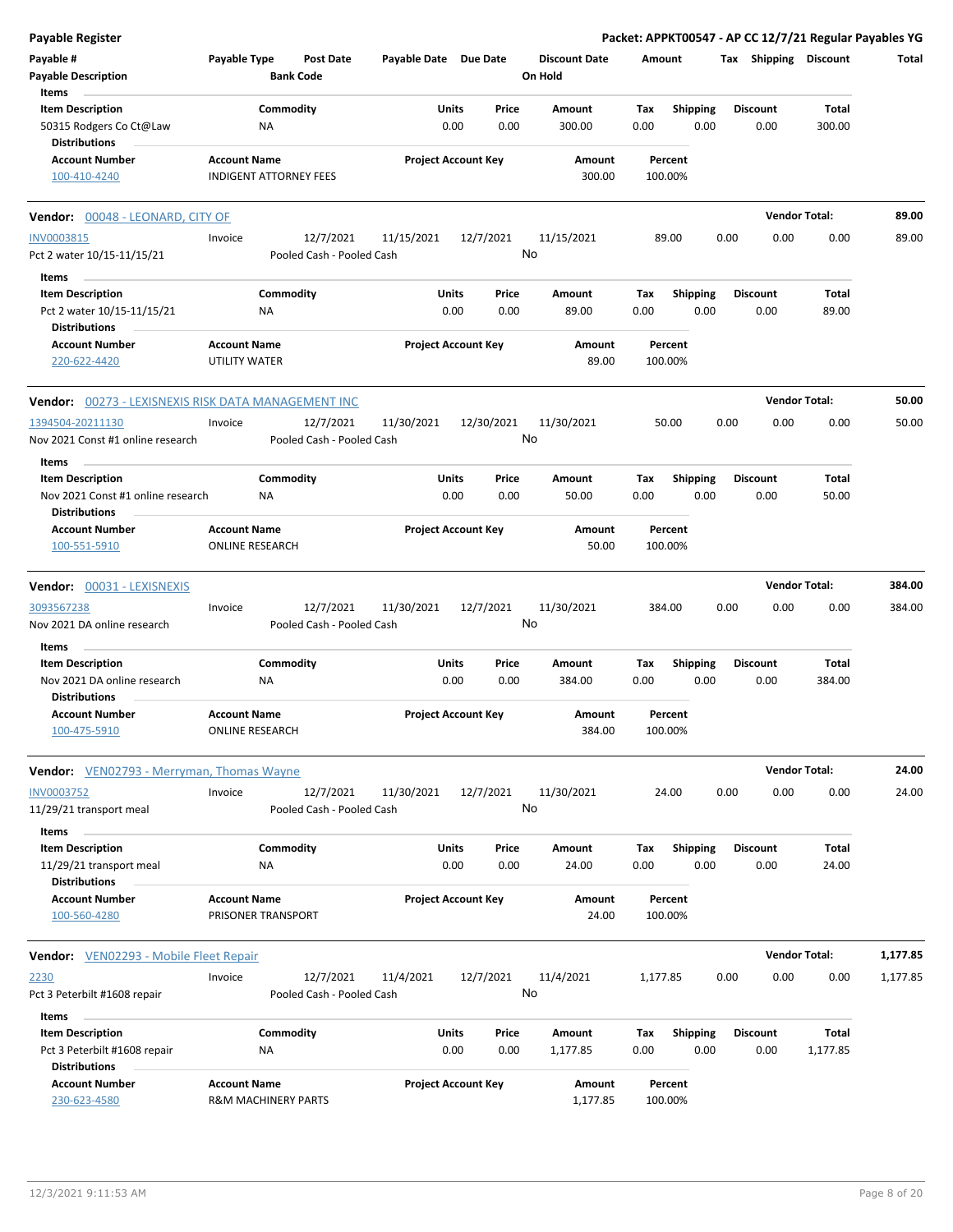| <b>Payable Register</b>                                                                      |                                             |                                        |                       |                                |                                 |                     |                    |                           |      |                         |                       | Packet: APPKT00547 - AP CC 12/7/21 Regular Payables YG |
|----------------------------------------------------------------------------------------------|---------------------------------------------|----------------------------------------|-----------------------|--------------------------------|---------------------------------|---------------------|--------------------|---------------------------|------|-------------------------|-----------------------|--------------------------------------------------------|
| Payable #<br><b>Payable Description</b>                                                      | Payable Type                                | Post Date<br><b>Bank Code</b>          | Payable Date Due Date |                                | <b>Discount Date</b><br>On Hold |                     | Amount             |                           |      |                         | Tax Shipping Discount | Total                                                  |
| Vendor: 00034 - NORTH TEXAS TOLLWAY AUTHORITY                                                |                                             |                                        |                       |                                |                                 |                     |                    |                           |      |                         | <b>Vendor Total:</b>  | 28.09                                                  |
| 810250731<br>Pct 2 tolls 9/21-11/20/21                                                       | Invoice                                     | 12/7/2021<br>Pooled Cash - Pooled Cash | 11/20/2021            | 12/20/2021                     | 11/20/2021<br>No                |                     | 28.09              |                           | 0.00 | 0.00                    | 0.00                  | 28.09                                                  |
| Items<br><b>Item Description</b><br>Pct 2 tolls 9/21-11/20/21<br><b>Distributions</b>        |                                             | Commodity<br>ΝA                        |                       | Units<br>Price<br>0.00<br>0.00 | Amount<br>28.09                 |                     | Tax<br>0.00        | <b>Shipping</b><br>0.00   |      | <b>Discount</b><br>0.00 | Total<br>28.09        |                                                        |
| <b>Account Number</b><br>220-622-4270                                                        | <b>Account Name</b>                         | OUT OF COUNTY TRAVEL/TRAINING          |                       | <b>Project Account Key</b>     |                                 | Amount<br>28.09     | Percent<br>100.00% |                           |      |                         |                       |                                                        |
| Vendor: VEN02873 - Oasis                                                                     |                                             |                                        |                       |                                |                                 |                     |                    |                           |      |                         | <b>Vendor Total:</b>  | 1,121.52                                               |
| OA967-01<br>Pct 2 Industrial grade degreaser                                                 | Invoice                                     | 12/7/2021<br>Pooled Cash - Pooled Cash | 11/7/2021             | 12/7/2021                      | 11/7/2021<br>No                 |                     | 999.90             |                           | 0.00 | 121.62                  | 0.00                  | 1,121.52                                               |
| Items<br><b>Item Description</b><br>Pct 2 Industrial grade degreaser<br><b>Distributions</b> |                                             | Commodity<br>Goods                     | 10.00                 | Units<br>Price<br>99.99        | Amount<br>999.90                |                     | Tax<br>0.00        | <b>Shipping</b><br>121.62 |      | <b>Discount</b><br>0.00 | Total<br>1,121.52     |                                                        |
| <b>Account Number</b><br>220-622-3400                                                        | <b>Account Name</b><br><b>SHOP SUPPLIES</b> |                                        |                       | <b>Project Account Key</b>     |                                 | Amount<br>1,121.52  | Percent<br>100.00% |                           |      |                         |                       |                                                        |
| Vendor: 00782 - QUADIENT LEASING USA, INC                                                    |                                             |                                        |                       |                                |                                 |                     |                    |                           |      |                         | <b>Vendor Total:</b>  | 243.01                                                 |
| N9161230<br>Courthouse postage lease Jan 2022<br>Items                                       | Invoice                                     | 12/7/2021<br>Pooled Cash - Pooled Cash | 12/2/2021             | 1/2/2022                       | 12/2/2021<br>No                 |                     | 165.26             |                           | 0.00 | 0.00                    | 0.00                  | 165.26                                                 |
| <b>Item Description</b><br>Courthouse postage lease Jan 2022<br><b>Distributions</b>         |                                             | Commodity<br>ΝA                        |                       | Units<br>Price<br>0.00<br>0.00 | Amount<br>165.26                |                     | Tax<br>0.00        | <b>Shipping</b><br>0.00   |      | <b>Discount</b><br>0.00 | Total<br>165.26       |                                                        |
| <b>Account Number</b><br>100-510-3110                                                        | <b>Account Name</b><br>POSTAGE              |                                        |                       | <b>Project Account Key</b>     |                                 | Amount<br>165.26    | Percent<br>100.00% |                           |      |                         |                       |                                                        |
| N9161231<br>S Annex postage lease Jan 2022                                                   | Invoice                                     | 12/7/2021<br>Pooled Cash - Pooled Cash | 12/2/2021             | 1/2/2022                       | 12/2/2021<br>No                 |                     | 77.75              |                           | 0.00 | 0.00                    | 0.00                  | 77.75                                                  |
| Items<br><b>Item Description</b>                                                             |                                             | Commodity                              |                       | Units<br>Price                 | Amount                          |                     | Tax                | Shipping                  |      | <b>Discount</b>         | Total                 |                                                        |
| S Annex postage lease Jan 2022<br><b>Distributions</b>                                       |                                             | ΝA                                     |                       | 0.00<br>0.00                   | 77.75                           |                     | 0.00               | 0.00                      |      | 0.00                    | 77.75                 |                                                        |
| <b>Account Number</b><br>100-513-3110                                                        | <b>Account Name</b><br>POSTAGE              |                                        |                       | <b>Project Account Key</b>     |                                 | Amount<br>77.75     | Percent<br>100.00% |                           |      |                         |                       |                                                        |
| Vendor: 00638 - R.K. HALL, LLC                                                               |                                             |                                        |                       |                                |                                 |                     |                    |                           |      |                         | <b>Vendor Total:</b>  | 136,036.96                                             |
| 313272<br>#1476 Pct 1 Oil sand                                                               | Invoice                                     | 12/7/2021<br>Pooled Cash - Pooled Cash | 11/1/2021             | 12/7/2021                      | 11/1/2021<br>No                 |                     | 11,733.00          |                           | 0.00 | 0.00                    | 0.00                  | 11,733.00                                              |
| Items<br><b>Item Description</b>                                                             |                                             | Commodity                              | <b>Units</b>          | Price                          | Amount                          |                     | Tax                | <b>Shipping</b>           |      | <b>Discount</b>         | <b>Total</b>          |                                                        |
| #1476 Pct 1 Oil sand<br><b>Distributions</b>                                                 |                                             | Oil Sand                               | 156.44                | 66.00                          | 10,325.04                       |                     | 0.00               | 0.00                      |      | 0.00                    | 10,325.04             |                                                        |
| <b>Account Number</b><br>413-621-3440<br>Items                                               | <b>Account Name</b>                         | R&B MAT.ASPHALT/RD OIL                 |                       | <b>Project Account Key</b>     |                                 | Amount<br>10,325.04 | Percent<br>100.00% |                           |      |                         |                       |                                                        |
| <b>Item Description</b><br>#1476 Pct 1 Oil sand<br><b>Distributions</b>                      |                                             | Commodity<br>Oil Sand-H                | Units<br>156.44       | Price<br>9.00                  | Amount<br>1,407.96              |                     | Tax<br>0.00        | <b>Shipping</b><br>0.00   |      | <b>Discount</b><br>0.00 | Total<br>1,407.96     |                                                        |
| <b>Account Number</b><br>413-621-3440                                                        | <b>Account Name</b>                         | R&B MAT.ASPHALT/RD OIL                 |                       | <b>Project Account Key</b>     |                                 | Amount<br>1,407.96  | Percent<br>100.00% |                           |      |                         |                       |                                                        |
| 313290<br>#1476 Pct 1 Oil sand                                                               | Invoice                                     | 12/7/2021<br>Pooled Cash - Pooled Cash | 11/2/2021             | 12/7/2021                      | 11/2/2021<br>No                 |                     | 5,859.00           |                           | 0.00 | 0.00                    | 0.00                  | 5,859.00                                               |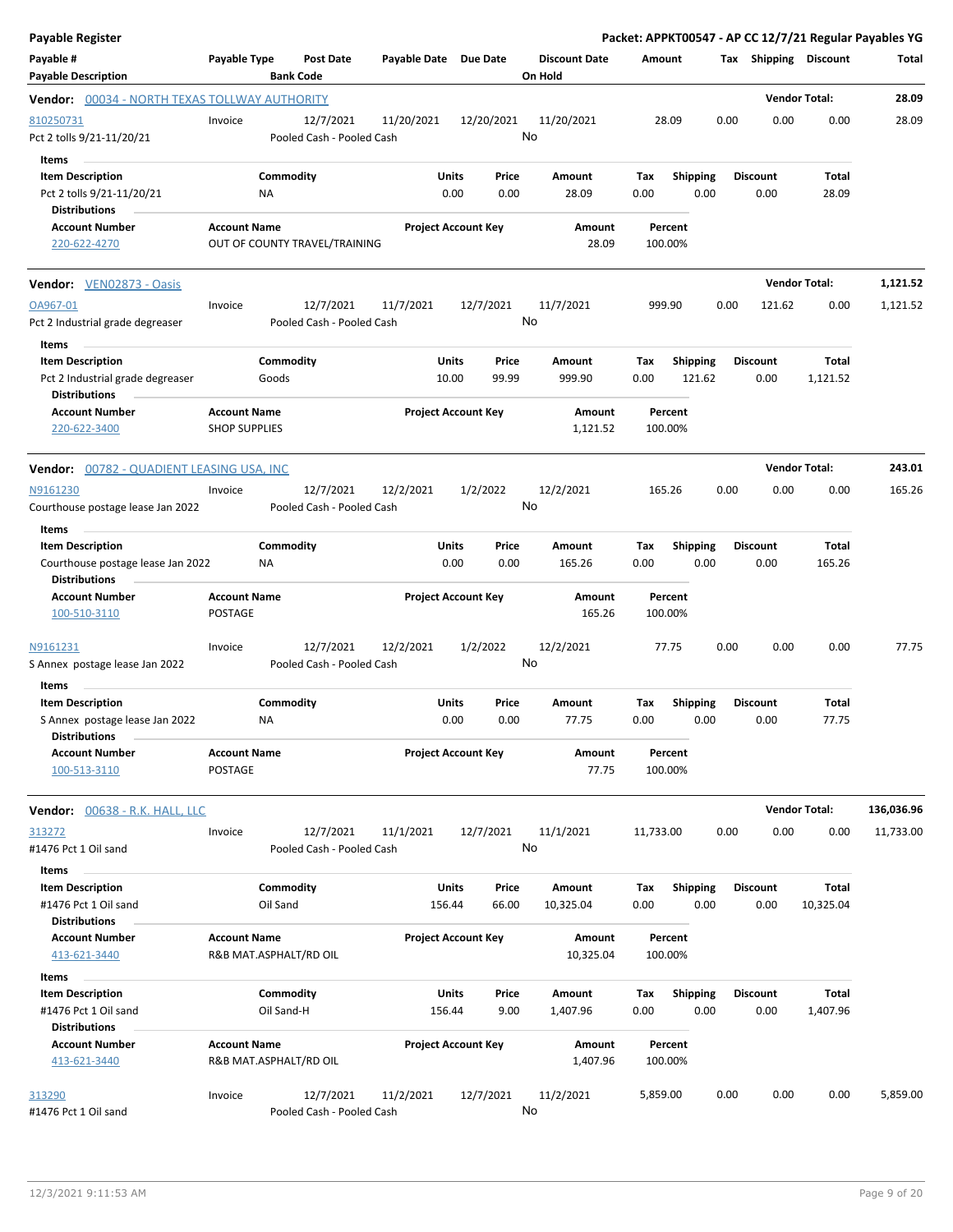**Payable Register Packet: APPKT00547 - AP CC 12/7/21 Regular Payables YG**

| Payable #<br><b>Payable Description</b><br>Items                             | Payable Type                                  | Post Date<br><b>Bank Code</b>          | Payable Date Due Date |                                  | <b>Discount Date</b><br>On Hold | Amount             |                         |      | Tax Shipping            | Discount               | Total  |
|------------------------------------------------------------------------------|-----------------------------------------------|----------------------------------------|-----------------------|----------------------------------|---------------------------------|--------------------|-------------------------|------|-------------------------|------------------------|--------|
| <b>Item Description</b><br>#1476 Pct 1 Oil sand<br><b>Distributions</b>      | Oil Sand                                      | Commodity                              |                       | Units<br>Price<br>78.12<br>66.00 | Amount<br>5,155.92              | Tax<br>0.00        | <b>Shipping</b><br>0.00 |      | <b>Discount</b><br>0.00 | Total<br>5,155.92      |        |
| <b>Account Number</b><br>413-621-3440                                        | <b>Account Name</b><br>R&B MAT.ASPHALT/RD OIL |                                        |                       | <b>Project Account Key</b>       | Amount<br>5,155.92              | Percent<br>100.00% |                         |      |                         |                        |        |
| Items                                                                        |                                               |                                        |                       |                                  |                                 |                    |                         |      |                         |                        |        |
| <b>Item Description</b>                                                      |                                               | Commodity                              |                       | Units<br>Price                   | Amount                          | Tax                | <b>Shipping</b>         |      | <b>Discount</b>         | Total                  |        |
| #1476 Pct 1 Oil sand<br><b>Distributions</b>                                 |                                               | Oil Sand-H                             |                       | 78.12<br>9.00                    | 703.08                          | 0.00               | 0.00                    |      | 0.00                    | 703.08                 |        |
| <b>Account Number</b><br>413-621-3440                                        | <b>Account Name</b><br>R&B MAT.ASPHALT/RD OIL |                                        |                       | <b>Project Account Key</b>       | Amount<br>703.08                | Percent<br>100.00% |                         |      |                         |                        |        |
| 313368<br>#1474 Pct 3 Rock & Gravel                                          | Invoice                                       | 12/7/2021<br>Pooled Cash - Pooled Cash | 11/1/2021             | 12/7/2021                        | 11/1/2021<br>No                 | 610.39             |                         | 0.00 | 0.00                    | 0.00                   | 610.39 |
| Items                                                                        |                                               |                                        |                       |                                  |                                 |                    |                         |      |                         |                        |        |
| <b>Item Description</b><br>#1474 Pct 3 Rock & Gravel<br><b>Distributions</b> | Rock                                          | Commodity                              |                       | Units<br>Price<br>71.81<br>8.50  | Amount<br>610.39                | Tax<br>0.00        | <b>Shipping</b><br>0.00 |      | <b>Discount</b><br>0.00 | Total<br>610.39        |        |
| <b>Account Number</b><br>230-623-3410                                        | <b>Account Name</b><br>R&B MAT. ROCK & GRAVEL |                                        |                       | <b>Project Account Key</b>       | Amount<br>610.39                | Percent<br>100.00% |                         |      |                         |                        |        |
| 313528<br>#1474 Pct 3 Rock & Gravel                                          | Invoice                                       | 12/7/2021<br>Pooled Cash - Pooled Cash | 11/2/2021             | 12/7/2021                        | 11/2/2021<br>No                 | 604.01             |                         | 0.00 | 0.01                    | 0.00                   | 604.02 |
| Items                                                                        |                                               |                                        |                       |                                  |                                 |                    |                         |      |                         |                        |        |
| <b>Item Description</b><br>#1474 Pct 3 Rock & Gravel                         | Rock                                          | Commodity                              |                       | Units<br>Price<br>71.06<br>8.50  | Amount<br>604.01                | Tax<br>0.00        | <b>Shipping</b><br>0.01 |      | <b>Discount</b><br>0.00 | Total<br>604.02        |        |
| <b>Distributions</b>                                                         |                                               |                                        |                       |                                  |                                 |                    |                         |      |                         |                        |        |
| <b>Account Number</b><br>230-623-3410                                        | <b>Account Name</b><br>R&B MAT. ROCK & GRAVEL |                                        |                       | <b>Project Account Key</b>       | Amount<br>604.02                | Percent<br>100.00% |                         |      |                         |                        |        |
| 313555<br>#1474 Pct 3 Rock & Gravel                                          | Invoice                                       | 12/7/2021<br>Pooled Cash - Pooled Cash | 11/3/2021             | 12/7/2021                        | 11/3/2021<br>No                 | 606.31             |                         | 0.00 | 0.00                    | 0.00                   | 606.31 |
| Items                                                                        |                                               |                                        |                       |                                  |                                 |                    |                         |      |                         |                        |        |
| <b>Item Description</b><br>#1474 Pct 3 Rock & Gravel<br><b>Distributions</b> | Rock                                          | Commodity                              |                       | Units<br>Price<br>71.33<br>8.50  | Amount<br>606.31                | Tax<br>0.00        | <b>Shipping</b><br>0.00 |      | <b>Discount</b><br>0.00 | <b>Total</b><br>606.31 |        |
| <b>Account Number</b><br>230-623-3410                                        | <b>Account Name</b><br>R&B MAT. ROCK & GRAVEL |                                        |                       | <b>Project Account Key</b>       | Amount<br>606.31                | Percent<br>100.00% |                         |      |                         |                        |        |
| 313801<br>#1474 Pct 3 Rock & Gravel                                          | Invoice                                       | 12/7/2021<br>Pooled Cash - Pooled Cash | 11/4/2021             | 12/7/2021                        | 11/4/2021<br>No                 | 608.86             |                         | 0.00 | 0.00                    | 0.00                   | 608.86 |
| Items                                                                        |                                               |                                        |                       |                                  |                                 |                    |                         |      |                         |                        |        |
| <b>Item Description</b><br>#1474 Pct 3 Rock & Gravel                         | Rock                                          | Commodity                              |                       | Units<br>Price<br>71.63<br>8.50  | Amount<br>608.86                | Tax<br>0.00        | <b>Shipping</b><br>0.00 |      | <b>Discount</b><br>0.00 | Total<br>608.86        |        |
| <b>Distributions</b><br><b>Account Number</b><br>230-623-3410                | <b>Account Name</b><br>R&B MAT. ROCK & GRAVEL |                                        |                       | <b>Project Account Key</b>       | Amount<br>608.86                | Percent<br>100.00% |                         |      |                         |                        |        |
| 314151<br>#1474 Pct 3 Rock & Gravel                                          | Invoice                                       | 12/7/2021<br>Pooled Cash - Pooled Cash | 11/8/2021             | 12/7/2021                        | 11/8/2021<br>No                 | 614.55             |                         | 0.00 | 0.01                    | 0.00                   | 614.56 |
| Items                                                                        |                                               |                                        |                       |                                  |                                 |                    |                         |      |                         |                        |        |
| <b>Item Description</b><br>#1474 Pct 3 Rock & Gravel                         | Rock                                          | Commodity                              |                       | Units<br>Price<br>72.30<br>8.50  | Amount<br>614.55                | Tax<br>0.00        | Shipping<br>0.01        |      | <b>Discount</b><br>0.00 | Total<br>614.56        |        |
| <b>Distributions</b><br><b>Account Number</b><br>230-623-3410                | <b>Account Name</b><br>R&B MAT. ROCK & GRAVEL |                                        |                       | <b>Project Account Key</b>       | Amount<br>614.56                | Percent<br>100.00% |                         |      |                         |                        |        |
| 314221<br>#1474 Pct 3 Rock & Gravel                                          | Invoice                                       | 12/7/2021<br>Pooled Cash - Pooled Cash | 11/9/2021             | 12/7/2021                        | 11/9/2021<br>No                 | 604.18             |                         | 0.00 | 0.00                    | 0.00                   | 604.18 |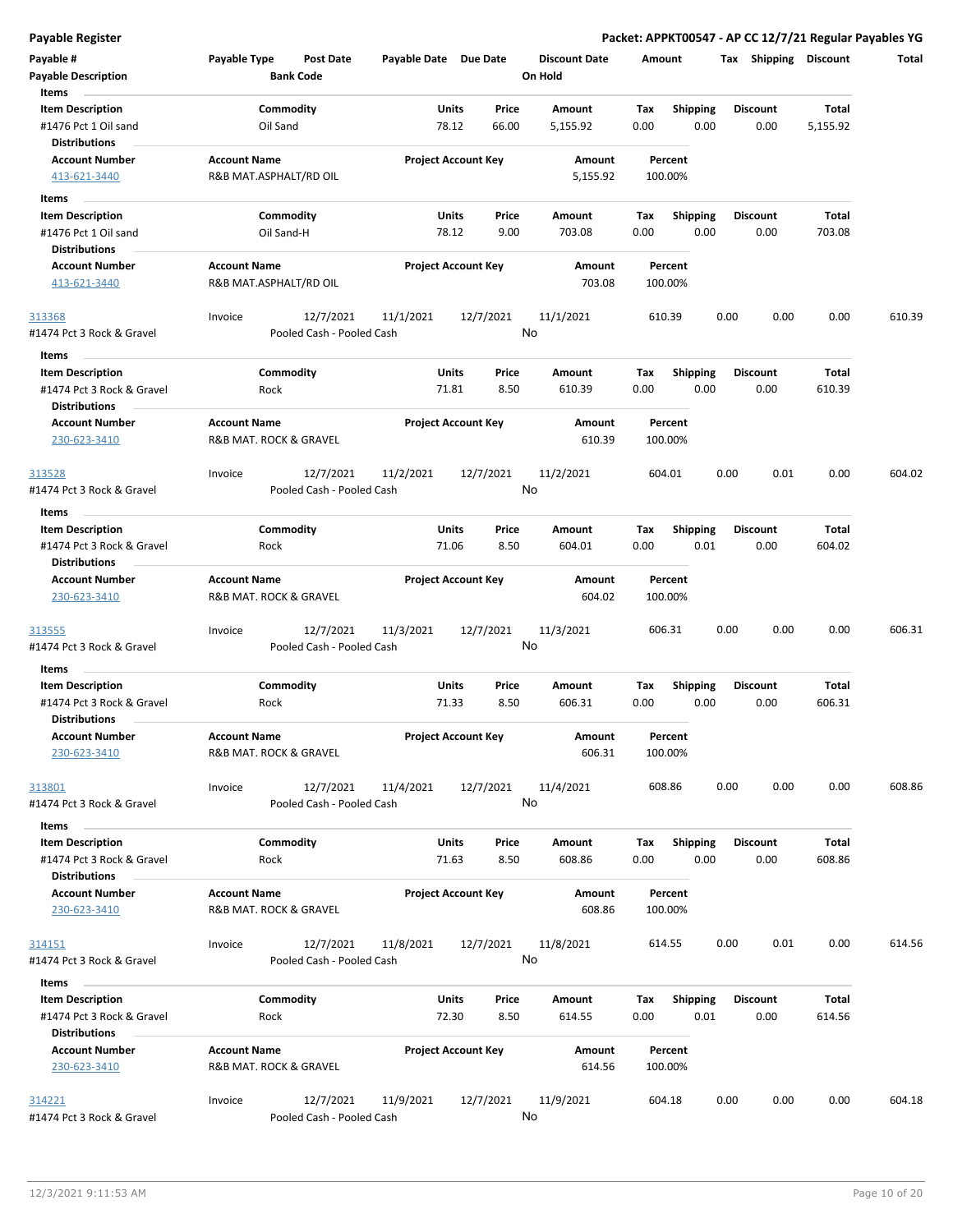|  |  | Payable Register |
|--|--|------------------|
|  |  |                  |

| Payable #<br><b>Payable Description</b>      | Payable Type           | <b>Post Date</b><br><b>Bank Code</b> | Payable Date Due Date |                            | <b>Discount Date</b><br>On Hold | Amount      |                         |      |                 | Tax Shipping Discount | Total     |
|----------------------------------------------|------------------------|--------------------------------------|-----------------------|----------------------------|---------------------------------|-------------|-------------------------|------|-----------------|-----------------------|-----------|
| Items                                        |                        |                                      |                       |                            |                                 |             |                         |      |                 |                       |           |
| <b>Item Description</b>                      |                        | Commodity                            | Units                 | Price                      | Amount                          | Tax         | <b>Shipping</b>         |      | <b>Discount</b> | <b>Total</b>          |           |
| #1474 Pct 3 Rock & Gravel                    | Rock                   |                                      | 71.08                 | 8.50                       | 604.18                          | 0.00        | 0.00                    |      | 0.00            | 604.18                |           |
| Distributions                                |                        |                                      |                       |                            |                                 |             |                         |      |                 |                       |           |
| <b>Account Number</b>                        | <b>Account Name</b>    |                                      |                       | <b>Project Account Key</b> | Amount                          | Percent     |                         |      |                 |                       |           |
| 230-623-3410                                 | R&B MAT. ROCK & GRAVEL |                                      |                       |                            | 604.18                          | 100.00%     |                         |      |                 |                       |           |
| 314520                                       | Invoice                | 12/7/2021                            | 11/10/2021            | 12/7/2021                  | 11/10/2021                      | 609.03      |                         | 0.00 | 0.01            | 0.00                  | 609.04    |
| #1474 Pct 3 Rock & Gravel                    |                        | Pooled Cash - Pooled Cash            |                       |                            | No                              |             |                         |      |                 |                       |           |
| <b>Items</b>                                 |                        |                                      |                       |                            |                                 |             |                         |      |                 |                       |           |
| <b>Item Description</b>                      |                        | Commodity                            | Units                 | Price                      | Amount                          | Tax         | <b>Shipping</b>         |      | <b>Discount</b> | Total                 |           |
| #1474 Pct 3 Rock & Gravel                    | Rock                   |                                      | 71.65                 | 8.50                       | 609.03                          | 0.00        | 0.01                    |      | 0.00            | 609.04                |           |
| <b>Distributions</b>                         |                        |                                      |                       |                            |                                 |             |                         |      |                 |                       |           |
| <b>Account Number</b>                        | <b>Account Name</b>    |                                      |                       | <b>Project Account Key</b> | Amount                          | Percent     |                         |      |                 |                       |           |
| 230-623-3410                                 | R&B MAT. ROCK & GRAVEL |                                      |                       |                            | 609.04                          | 100.00%     |                         |      |                 |                       |           |
|                                              |                        |                                      |                       |                            |                                 |             |                         |      |                 |                       |           |
| 315137                                       | Invoice                | 12/7/2021                            | 11/15/2021            | 12/7/2021                  | 11/15/2021                      | 9,653.16    |                         | 0.00 | 0.00            | 0.00                  | 9,653.16  |
| #1475 Pct 2 Oil sand                         |                        | Pooled Cash - Pooled Cash            |                       |                            | No                              |             |                         |      |                 |                       |           |
| Items                                        |                        |                                      |                       |                            |                                 |             |                         |      |                 |                       |           |
| <b>Item Description</b>                      |                        | Commodity                            | Units                 | Price                      | Amount                          | Tax         | <b>Shipping</b>         |      | <b>Discount</b> | Total                 |           |
| #1475 Pct 2 Oil sand                         | Oil Sand               |                                      | 146.26                | 66.00                      | 9,653.16                        | 0.00        | 0.00                    |      | 0.00            | 9,653.16              |           |
| <b>Distributions</b>                         |                        |                                      |                       |                            |                                 |             |                         |      |                 |                       |           |
| <b>Account Number</b>                        | <b>Account Name</b>    |                                      |                       | <b>Project Account Key</b> | Amount                          | Percent     |                         |      |                 |                       |           |
| 413-622-3440                                 | R&B MAT.ASPHALT/RD OIL |                                      |                       |                            | 9,653.16                        | 100.00%     |                         |      |                 |                       |           |
| <u>315179</u>                                | Invoice                | 12/7/2021                            | 11/15/2021            | 12/7/2021                  | 11/15/2021                      | 1,235.39    |                         | 0.00 | 0.02            | 0.00                  | 1,235.41  |
| #1474 Pct 3 Rock & Gravel                    |                        | Pooled Cash - Pooled Cash            |                       |                            | No                              |             |                         |      |                 |                       |           |
|                                              |                        |                                      |                       |                            |                                 |             |                         |      |                 |                       |           |
| Items<br><b>Item Description</b>             |                        | Commodity                            | Units                 | Price                      | Amount                          | Tax         | <b>Shipping</b>         |      | <b>Discount</b> | Total                 |           |
| #1474 Pct 3 Rock & Gravel                    | Rock                   |                                      | 145.34                | 8.50                       | 1,235.39                        | 0.00        | 0.02                    |      | 0.00            | 1,235.41              |           |
| <b>Distributions</b>                         |                        |                                      |                       |                            |                                 |             |                         |      |                 |                       |           |
| <b>Account Number</b>                        | <b>Account Name</b>    |                                      |                       | <b>Project Account Key</b> | Amount                          | Percent     |                         |      |                 |                       |           |
| 230-623-3410                                 | R&B MAT. ROCK & GRAVEL |                                      |                       |                            | 1,235.41                        | 100.00%     |                         |      |                 |                       |           |
|                                              |                        |                                      |                       |                            |                                 |             |                         |      |                 |                       |           |
| 315296                                       | Invoice                | 12/7/2021                            | 11/16/2021            | 12/7/2021                  | 11/16/2021                      | 1,245.76    |                         | 0.00 | 0.01            | 0.00                  | 1,245.77  |
| #1474 Pct 3 Rock & Gravel                    |                        | Pooled Cash - Pooled Cash            |                       |                            | No                              |             |                         |      |                 |                       |           |
| Items                                        |                        |                                      |                       |                            |                                 |             |                         |      |                 |                       |           |
| <b>Item Description</b>                      |                        | Commodity                            | Units                 | Price                      | Amount                          | Тах         | <b>Shipping</b>         |      | <b>Discount</b> | <b>Total</b>          |           |
| #1474 Pct 3 Rock & Gravel                    | Rock                   |                                      | 146.56                | 8.50                       | 1,245.76                        | 0.00        | 0.01                    |      | 0.00            | 1,245.77              |           |
| <b>Distributions</b>                         |                        |                                      |                       |                            |                                 |             |                         |      |                 |                       |           |
| <b>Account Number</b>                        | <b>Account Name</b>    |                                      |                       | <b>Project Account Key</b> | Amount                          | Percent     |                         |      |                 |                       |           |
| 230-623-3410                                 | R&B MAT. ROCK & GRAVEL |                                      |                       |                            | 1,245.77                        | 100.00%     |                         |      |                 |                       |           |
|                                              |                        |                                      |                       |                            |                                 |             |                         |      |                 |                       |           |
| 3154117                                      | Invoice                | 12/7/2021                            | 11/16/2021            | 12/7/2021                  | 11/16/2021                      | 11,580.00   |                         | 0.00 | 0.00            | 0.00                  | 11,580.00 |
| #1476 Pct 1 Oil sand                         |                        | Pooled Cash - Pooled Cash            |                       |                            | No                              |             |                         |      |                 |                       |           |
| Items                                        |                        |                                      |                       |                            |                                 |             |                         |      |                 |                       |           |
| <b>Item Description</b>                      |                        | Commodity                            | <b>Units</b>          | Price                      | Amount                          | Tax         | <b>Shipping</b>         |      | <b>Discount</b> | Total                 |           |
| #1476 Pct 1 Oil sand                         | Oil Sand               |                                      | 154.40                | 66.00                      | 10,190.40                       | 0.00        | 0.00                    |      | 0.00            | 10,190.40             |           |
| <b>Distributions</b>                         |                        |                                      |                       |                            |                                 |             |                         |      |                 |                       |           |
| <b>Account Number</b>                        | <b>Account Name</b>    |                                      |                       | <b>Project Account Key</b> | Amount                          | Percent     |                         |      |                 |                       |           |
| 413-621-3440                                 | R&B MAT.ASPHALT/RD OIL |                                      |                       |                            | 10,190.40                       | 100.00%     |                         |      |                 |                       |           |
|                                              |                        |                                      |                       |                            |                                 |             |                         |      |                 |                       |           |
| Items<br><b>Item Description</b>             |                        | Commodity                            | <b>Units</b>          | Price                      | Amount                          |             |                         |      | <b>Discount</b> | Total                 |           |
|                                              |                        | Oil Sand-H                           | 154.40                | 9.00                       | 1,389.60                        | Tax<br>0.00 | <b>Shipping</b><br>0.00 |      | 0.00            | 1,389.60              |           |
| #1476 Pct 1 Oil sand<br><b>Distributions</b> |                        |                                      |                       |                            |                                 |             |                         |      |                 |                       |           |
| <b>Account Number</b>                        | <b>Account Name</b>    |                                      |                       | <b>Project Account Key</b> | Amount                          | Percent     |                         |      |                 |                       |           |
| 413-621-3440                                 | R&B MAT.ASPHALT/RD OIL |                                      |                       |                            | 1,389.60                        | 100.00%     |                         |      |                 |                       |           |
|                                              |                        |                                      |                       |                            |                                 |             |                         |      |                 |                       |           |
| <u>315416</u>                                | Invoice                | 12/7/2021                            | 11/16/2021            | 12/7/2021                  | 11/16/2021                      | 7,934.52    |                         | 0.00 | 0.00            | 0.00                  | 7,934.52  |
| #1475 Pct 2 Oil sand                         |                        | Pooled Cash - Pooled Cash            |                       |                            | No                              |             |                         |      |                 |                       |           |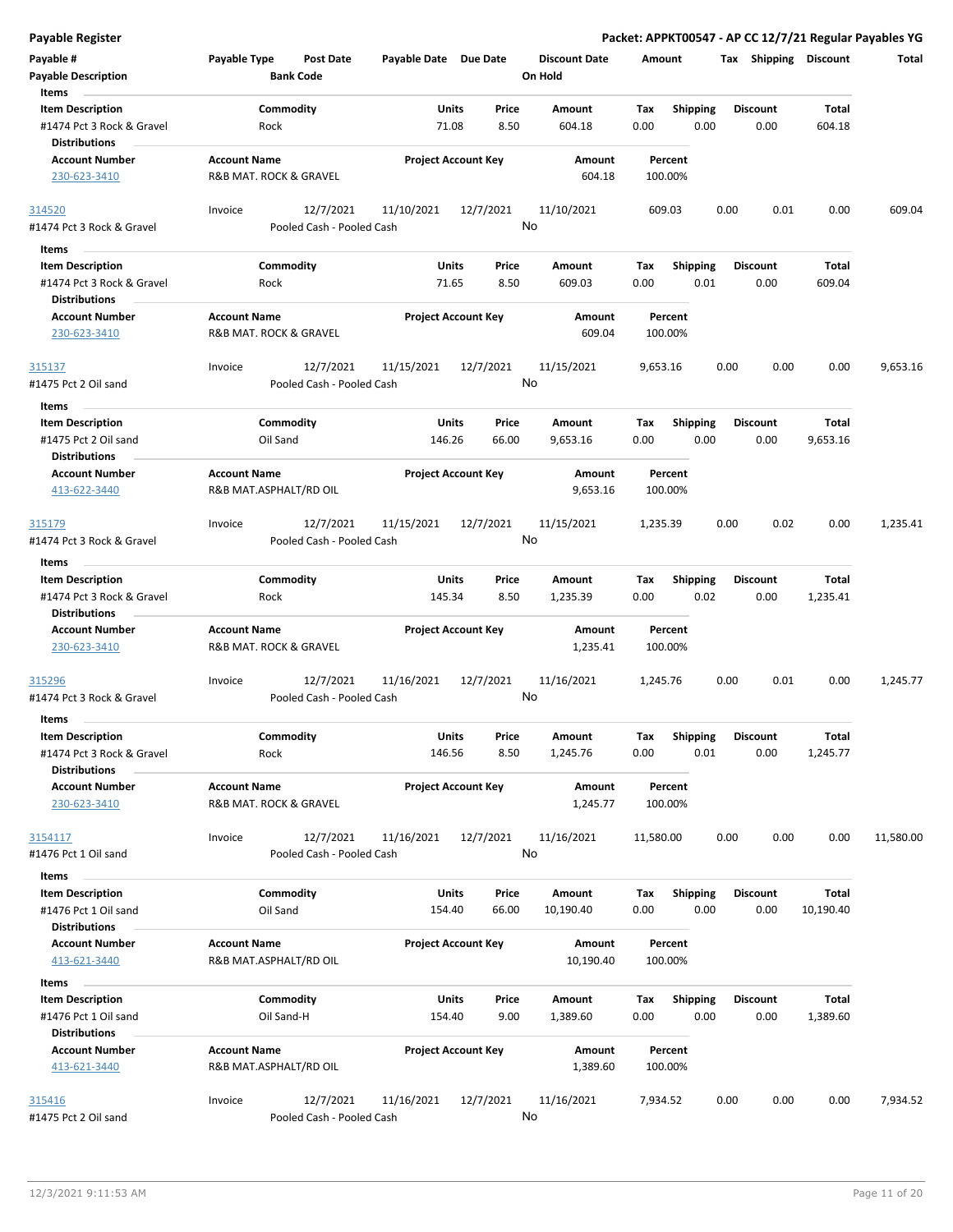| <b>Payable Register</b>                                                      |                                               |                                        |                        |                            |                                 |                    |                         |      |                         |                          | Packet: APPKT00547 - AP CC 12/7/21 Regular Payables YG |
|------------------------------------------------------------------------------|-----------------------------------------------|----------------------------------------|------------------------|----------------------------|---------------------------------|--------------------|-------------------------|------|-------------------------|--------------------------|--------------------------------------------------------|
| Payable #<br><b>Payable Description</b>                                      | Payable Type                                  | <b>Post Date</b><br><b>Bank Code</b>   | Payable Date Due Date  |                            | <b>Discount Date</b><br>On Hold | Amount             |                         |      |                         | Tax Shipping Discount    | Total                                                  |
| Items<br><b>Item Description</b><br>#1475 Pct 2 Oil sand                     | Oil Sand                                      | Commodity                              | Units<br>120.22        | Price<br>66.00             | Amount<br>7,934.52              | Tax<br>0.00        | <b>Shipping</b><br>0.00 |      | <b>Discount</b><br>0.00 | Total<br>7,934.52        |                                                        |
| <b>Distributions</b><br><b>Account Number</b><br>413-622-3440                | <b>Account Name</b><br>R&B MAT.ASPHALT/RD OIL |                                        |                        | <b>Project Account Key</b> | Amount<br>7,934.52              | Percent<br>100.00% |                         |      |                         |                          |                                                        |
| 315547                                                                       | Invoice                                       | 12/7/2021                              | 11/17/2021             | 12/7/2021                  | 11/17/2021                      | 14,234.22          |                         | 0.00 | 0.00                    | 0.00                     | 14,234.22                                              |
| #1475 Pct 2 Oil sand                                                         |                                               | Pooled Cash - Pooled Cash              |                        |                            | No                              |                    |                         |      |                         |                          |                                                        |
| Items                                                                        |                                               |                                        |                        |                            |                                 |                    |                         |      |                         |                          |                                                        |
| <b>Item Description</b><br>#1475 Pct 2 Oil sand<br><b>Distributions</b>      | Oil Sand                                      | Commodity                              | Units<br>215.67        | Price<br>66.00             | Amount<br>14,234.22             | Tax<br>0.00        | <b>Shipping</b><br>0.00 |      | <b>Discount</b><br>0.00 | Total<br>14,234.22       |                                                        |
| <b>Account Number</b>                                                        | <b>Account Name</b>                           |                                        |                        | <b>Project Account Key</b> | Amount                          | Percent            |                         |      |                         |                          |                                                        |
| 413-622-3440                                                                 | R&B MAT.ASPHALT/RD OIL                        |                                        |                        |                            | 14,234.22                       | 100.00%            |                         |      |                         |                          |                                                        |
| 315548                                                                       | Invoice                                       | 12/7/2021                              | 11/17/2021             | 12/7/2021                  | 11/17/2021                      | 7,779.00           |                         | 0.00 | 0.00                    | 0.00                     | 7,779.00                                               |
| #1476 Pct 1 Oil sand                                                         |                                               | Pooled Cash - Pooled Cash              |                        |                            | No                              |                    |                         |      |                         |                          |                                                        |
| Items                                                                        |                                               |                                        |                        |                            |                                 |                    |                         |      |                         |                          |                                                        |
| <b>Item Description</b><br>#1476 Pct 1 Oil sand                              | Oil Sand                                      | Commodity                              | Units<br>103.72        | Price<br>66.00             | Amount<br>6,845.52              | Tax<br>0.00        | <b>Shipping</b><br>0.00 |      | <b>Discount</b><br>0.00 | Total<br>6,845.52        |                                                        |
| <b>Distributions</b><br><b>Account Number</b>                                | <b>Account Name</b>                           |                                        |                        | <b>Project Account Key</b> | <b>Amount</b>                   | Percent            |                         |      |                         |                          |                                                        |
| 413-621-3440                                                                 | R&B MAT.ASPHALT/RD OIL                        |                                        |                        |                            | 6,845.52                        | 100.00%            |                         |      |                         |                          |                                                        |
| Items                                                                        |                                               |                                        |                        |                            |                                 |                    |                         |      |                         |                          |                                                        |
| <b>Item Description</b>                                                      |                                               | Commodity                              | Units                  | Price                      | Amount                          | Tax                | <b>Shipping</b>         |      | <b>Discount</b>         | Total                    |                                                        |
| #1476 Pct 1 Oil sand<br><b>Distributions</b>                                 |                                               | Oil Sand-H                             | 103.72                 | 9.00                       | 933.48                          | 0.00               | 0.00                    |      | 0.00                    | 933.48                   |                                                        |
| <b>Account Number</b><br>413-621-3440                                        | <b>Account Name</b><br>R&B MAT.ASPHALT/RD OIL |                                        |                        | <b>Project Account Key</b> | Amount<br>933.48                | Percent<br>100.00% |                         |      |                         |                          |                                                        |
| 315580                                                                       | Invoice                                       | 12/7/2021                              | 11/17/2021             | 12/7/2021                  | 11/17/2021                      | 1,249.42           |                         | 0.00 | 0.02                    | 0.00                     | 1,249.44                                               |
| #1474 Pct 3 Rock & Gravel                                                    |                                               | Pooled Cash - Pooled Cash              |                        |                            | No                              |                    |                         |      |                         |                          |                                                        |
| Items                                                                        |                                               |                                        |                        |                            |                                 |                    |                         |      |                         |                          |                                                        |
| <b>Item Description</b><br>#1474 Pct 3 Rock & Gravel<br><b>Distributions</b> | Rock                                          | Commodity                              | Units<br>146.99        | Price<br>8.50              | Amount<br>1,249.42              | Tax<br>0.00        | <b>Shipping</b><br>0.02 |      | <b>Discount</b><br>0.00 | <b>Total</b><br>1,249.44 |                                                        |
| <b>Account Number</b><br>230-623-3410                                        | <b>Account Name</b><br>R&B MAT. ROCK & GRAVEL |                                        |                        | <b>Project Account Key</b> | Amount<br>1,249.44              | Percent<br>100.00% |                         |      |                         |                          |                                                        |
| 315737<br>#1474 Pct 3 Rock & Gravel                                          | Invoice                                       | 12/7/2021<br>Pooled Cash - Pooled Cash | 11/18/2021             | 12/7/2021                  | 11/18/2021<br>No                | 1,218.31           |                         | 0.00 | 0.02                    | 0.00                     | 1,218.33                                               |
| Items                                                                        |                                               |                                        |                        |                            |                                 |                    |                         |      |                         |                          |                                                        |
| <b>Item Description</b><br>#1474 Pct 3 Rock & Gravel                         | Rock                                          | Commodity                              | Units<br>143.33        | Price<br>8.50              | Amount<br>1,218.31              | Tax<br>0.00        | Shipping<br>0.02        |      | <b>Discount</b><br>0.00 | Total<br>1,218.33        |                                                        |
| <b>Distributions</b><br><b>Account Number</b><br>230-623-3410                | <b>Account Name</b><br>R&B MAT. ROCK & GRAVEL |                                        |                        | <b>Project Account Key</b> | Amount<br>1,218.33              | Percent<br>100.00% |                         |      |                         |                          |                                                        |
| 315871                                                                       | Invoice                                       | 12/7/2021                              | 11/18/2021             | 12/7/2021                  | 11/18/2021                      | 12,446.28          |                         | 0.00 | 0.00                    | 0.00                     | 12,446.28                                              |
| #1475 Pct 2 Oil sand                                                         |                                               | Pooled Cash - Pooled Cash              |                        |                            | No                              |                    |                         |      |                         |                          |                                                        |
| Items                                                                        |                                               |                                        |                        |                            |                                 |                    |                         |      |                         |                          |                                                        |
| <b>Item Description</b><br>#1475 Pct 2 Oil sand<br><b>Distributions</b>      | Oil Sand                                      | Commodity                              | <b>Units</b><br>188.58 | Price<br>66.00             | Amount<br>12,446.28             | Tax<br>0.00        | <b>Shipping</b><br>0.00 |      | <b>Discount</b><br>0.00 | Total<br>12,446.28       |                                                        |
| <b>Account Number</b><br>413-622-3440                                        | <b>Account Name</b><br>R&B MAT.ASPHALT/RD OIL |                                        |                        | <b>Project Account Key</b> | Amount<br>342.08                | Percent<br>2.75%   |                         |      |                         |                          |                                                        |
| 220-622-3440                                                                 | R&B MAT. ASPHALT/RD OIL                       |                                        |                        |                            | 12,104.20                       | 97.25%             |                         |      |                         |                          |                                                        |
| 315872<br>#1476 Pct 1 Oil sand                                               | Invoice                                       | 12/7/2021<br>Pooled Cash - Pooled Cash | 11/18/2021             | 12/7/2021                  | 11/18/2021<br>No                | 15,513.75          |                         | 0.00 | 0.00                    | 0.00                     | 15,513.75                                              |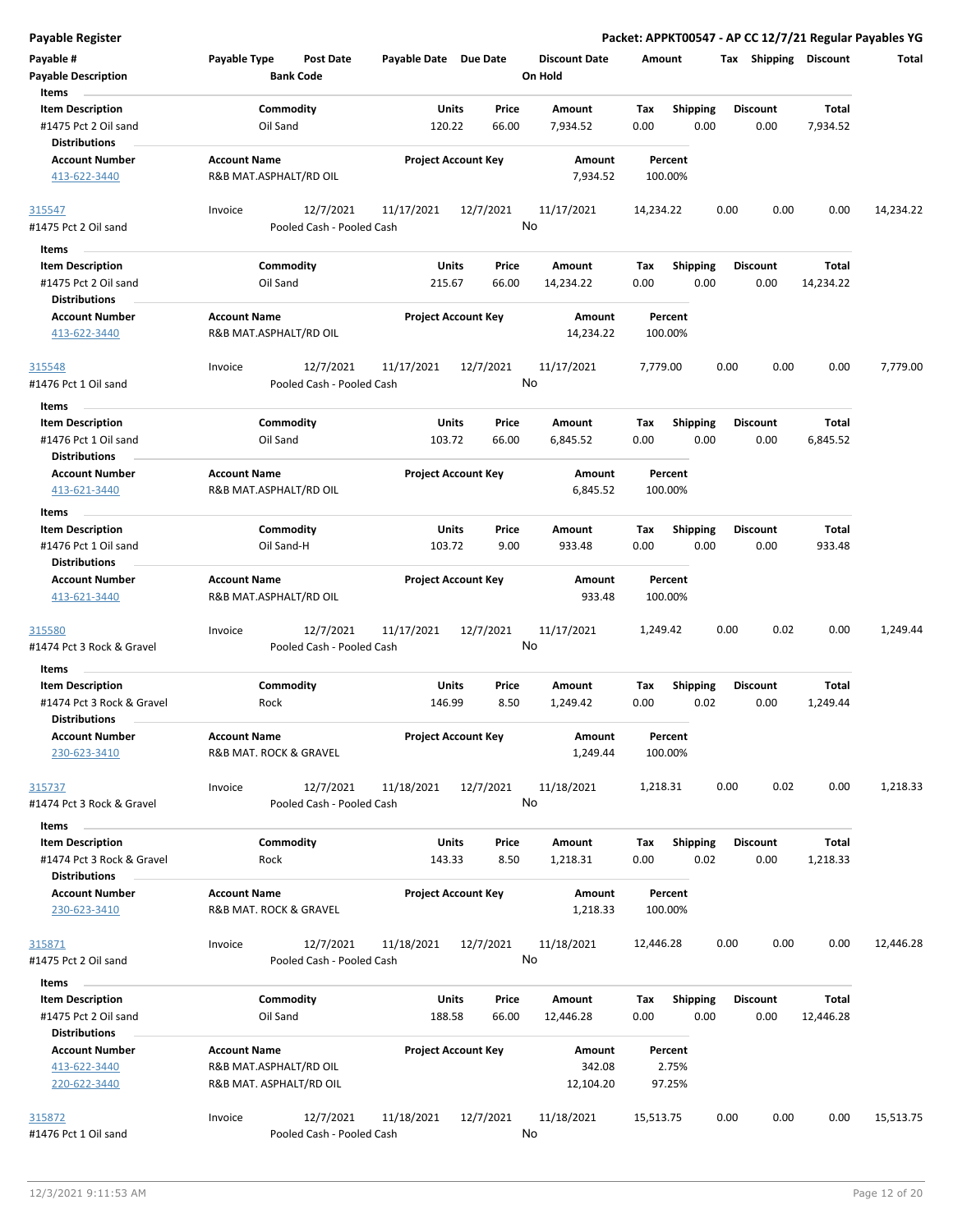**Payable Register Packet: APPKT00547 - AP CC 12/7/21 Regular Payables YG**

| Payable #<br>Payable Description<br>Items                                    | Payable Type                                   | Post Date<br><b>Bank Code</b>          | Payable Date Due Date |                            | <b>Discount Date</b><br>On Hold | Amount      |                         | Tax Shipping            | Discount                 | Total     |
|------------------------------------------------------------------------------|------------------------------------------------|----------------------------------------|-----------------------|----------------------------|---------------------------------|-------------|-------------------------|-------------------------|--------------------------|-----------|
| <b>Item Description</b>                                                      |                                                | Commodity                              | Units                 | Price                      | Amount                          | Tax         | <b>Shipping</b>         | <b>Discount</b>         | Total                    |           |
| #1476 Pct 1 Oil sand<br>Distributions                                        | Oil Sand                                       |                                        | 206.85                | 66.00                      | 13,652.10                       | 0.00        | 0.00                    | 0.00                    | 13,652.10                |           |
| <b>Account Number</b><br>413-621-3440                                        | <b>Account Name</b><br>R&B MAT.ASPHALT/RD OIL  |                                        |                       | <b>Project Account Key</b> | Amount<br>13,652.10             | 100.00%     | Percent                 |                         |                          |           |
| Items                                                                        |                                                |                                        |                       |                            |                                 |             |                         |                         |                          |           |
| <b>Item Description</b><br>#1476 Pct 1 Oil sand                              |                                                | Commodity<br>Oil Sand-H                | Units<br>206.85       | Price<br>9.00              | Amount<br>1,861.65              | Тах<br>0.00 | <b>Shipping</b><br>0.00 | <b>Discount</b><br>0.00 | <b>Total</b><br>1,861.65 |           |
| Distributions                                                                |                                                |                                        |                       |                            |                                 |             |                         |                         |                          |           |
| <b>Account Number</b><br>413-621-3440                                        | <b>Account Name</b><br>R&B MAT.ASPHALT/RD OIL  |                                        |                       | <b>Project Account Key</b> | Amount<br>1,861.65              | 100.00%     | Percent                 |                         |                          |           |
| <u>315958</u><br>#1475 Pct 2 Oil sand                                        | Invoice                                        | 12/7/2021<br>Pooled Cash - Pooled Cash | 11/19/2021            | 12/7/2021                  | 11/19/2021<br>No                | 6,380.88    |                         | 0.00<br>0.00            | 0.00                     | 6,380.88  |
| Items                                                                        |                                                |                                        |                       |                            |                                 |             |                         |                         |                          |           |
| <b>Item Description</b><br>#1475 Pct 2 Oil sand<br><b>Distributions</b>      | Oil Sand                                       | Commodity                              | Units<br>96.68        | Price<br>66.00             | Amount<br>6,380.88              | Tax<br>0.00 | Shipping<br>0.00        | <b>Discount</b><br>0.00 | Total<br>6,380.88        |           |
| <b>Account Number</b>                                                        | <b>Account Name</b>                            |                                        |                       | <b>Project Account Key</b> | Amount                          |             | Percent                 |                         |                          |           |
| 413-622-3440                                                                 | R&B MAT.ASPHALT/RD OIL                         |                                        |                       |                            | 6,380.88                        | 100.00%     |                         |                         |                          |           |
| 315959<br>#1476 Pct 1 Oil sand                                               | Invoice                                        | 12/7/2021<br>Pooled Cash - Pooled Cash | 11/19/2021            | 12/7/2021                  | 11/19/2021<br>No                | 7,771.50    |                         | 0.00<br>0.00            | 0.00                     | 7,771.50  |
| Items                                                                        |                                                |                                        |                       |                            |                                 |             |                         |                         |                          |           |
| <b>Item Description</b><br>#1476 Pct 1 Oil sand<br><b>Distributions</b>      | Oil Sand                                       | Commodity                              | Units<br>103.62       | Price<br>66.00             | Amount<br>6,838.92              | Tax<br>0.00 | <b>Shipping</b><br>0.00 | <b>Discount</b><br>0.00 | Total<br>6,838.92        |           |
| <b>Account Number</b><br>413-621-3440                                        | <b>Account Name</b><br>R&B MAT.ASPHALT/RD OIL  |                                        |                       | <b>Project Account Key</b> | Amount<br>6,838.92              | 100.00%     | Percent                 |                         |                          |           |
| Items                                                                        |                                                |                                        |                       |                            |                                 |             |                         |                         |                          |           |
| <b>Item Description</b>                                                      |                                                | Commodity                              | Units                 | Price                      | Amount                          | Tax         | <b>Shipping</b>         | <b>Discount</b>         | Total                    |           |
| #1476 Pct 1 Oil sand<br><b>Distributions</b>                                 |                                                | Oil Sand-H                             | 103.62                | 9.00                       | 932.58                          | 0.00        | 0.00                    | 0.00                    | 932.58                   |           |
| <b>Account Number</b><br>413-621-3440                                        | <b>Account Name</b><br>R&B MAT.ASPHALT/RD OIL  |                                        |                       | <b>Project Account Key</b> | Amount<br>932.58                | 100.00%     | Percent                 |                         |                          |           |
| 316082<br>#1477 Pct 4 cold mix                                               | Invoice                                        | 12/7/2021<br>Pooled Cash - Pooled Cash | 11/22/2021            | 12/7/2021                  | 11/22/2021<br>No                | 11,572.50   |                         | 0.00<br>0.00            | 0.00                     | 11,572.50 |
| Items<br><b>Item Description</b>                                             |                                                | Commodity                              | Units                 | Price                      | Amount                          | Tax         | <b>Shipping</b>         | <b>Discount</b>         | Total                    |           |
| #1477 Pct 4 cold mix-hauling<br><b>Distributions</b>                         |                                                | ASPH-C-H                               | 154.30                | 9.00                       | 1,388.70                        | 0.00        | 0.00                    | 0.00                    | 1,388.70                 |           |
| <b>Account Number</b><br>413-624-3440                                        | <b>Account Name</b><br>R&B MAT. ASPHALT/RD OIL |                                        |                       | <b>Project Account Key</b> | Amount<br>1,388.70              | 100.00%     | Percent                 |                         |                          |           |
| Items                                                                        |                                                |                                        |                       |                            |                                 |             |                         |                         |                          |           |
| <b>Item Description</b><br>#1477 Pct 4 cold mix<br><b>Distributions</b>      | ASPH-C                                         | Commodity                              | Units<br>154.30       | Price<br>66.00             | Amount<br>10,183.80             | Tax<br>0.00 | <b>Shipping</b><br>0.00 | <b>Discount</b><br>0.00 | Total<br>10,183.80       |           |
| <b>Account Number</b><br>413-624-3440                                        | <b>Account Name</b><br>R&B MAT. ASPHALT/RD OIL |                                        |                       | <b>Project Account Key</b> | Amount<br>10,183.80             | 100.00%     | Percent                 |                         |                          |           |
| <u>316144</u><br>#1474 Pct 3 Rock & Gravel                                   | Invoice                                        | 12/7/2021<br>Pooled Cash - Pooled Cash | 11/22/2021            | 12/7/2021                  | 11/22/2021<br>No                | 609.88      |                         | 0.00<br>0.00            | 0.00                     | 609.88    |
| Items                                                                        |                                                |                                        |                       |                            |                                 |             |                         |                         |                          |           |
| <b>Item Description</b><br>#1474 Pct 3 Rock & Gravel<br><b>Distributions</b> | Rock                                           | Commodity                              | <b>Units</b><br>71.75 | Price<br>8.50              | Amount<br>609.88                | Tax<br>0.00 | <b>Shipping</b><br>0.00 | <b>Discount</b><br>0.00 | Total<br>609.88          |           |
| <b>Account Number</b><br>230-623-3410                                        | <b>Account Name</b><br>R&B MAT. ROCK & GRAVEL  |                                        |                       | <b>Project Account Key</b> | Amount<br>609.88                | 100.00%     | Percent                 |                         |                          |           |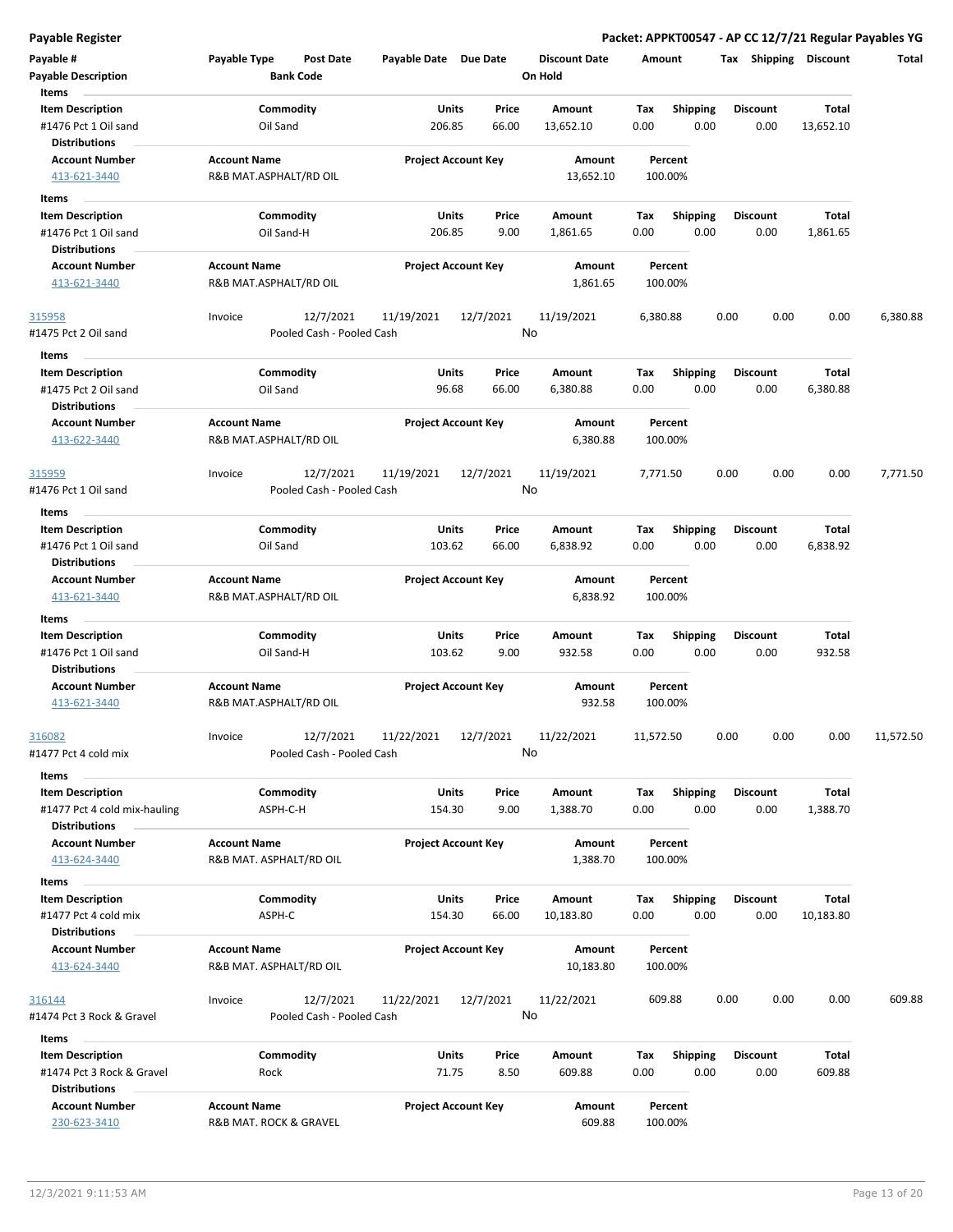| <b>Payable Register</b>                 |                                |                                        |                       |                            |                      |          |                         |      |                       | Packet: APPKT00547 - AP CC 12/7/21 Regular Payables YG |           |
|-----------------------------------------|--------------------------------|----------------------------------------|-----------------------|----------------------------|----------------------|----------|-------------------------|------|-----------------------|--------------------------------------------------------|-----------|
| Payable #                               | Payable Type                   | <b>Post Date</b>                       | Payable Date Due Date |                            | <b>Discount Date</b> | Amount   |                         |      | Tax Shipping Discount |                                                        | Total     |
| <b>Payable Description</b>              | <b>Bank Code</b>               |                                        |                       |                            | On Hold              |          |                         |      |                       |                                                        |           |
| 316292                                  | Invoice                        | 12/7/2021                              | 11/23/2021            | 12/7/2021                  | 11/23/2021           |          | 607.50                  | 0.00 | 0.00                  | 0.00                                                   | 607.50    |
| #1474 Pct 3 Rock & Gravel               |                                | Pooled Cash - Pooled Cash              |                       |                            | No                   |          |                         |      |                       |                                                        |           |
| Items                                   |                                |                                        |                       |                            |                      |          |                         |      |                       |                                                        |           |
| <b>Item Description</b>                 | Commodity                      |                                        | Units                 | Price                      | Amount               | Tax      | <b>Shipping</b>         |      | <b>Discount</b>       | Total                                                  |           |
| #1474 Pct 3 Rock & Gravel               | Rock                           |                                        | 71.47                 | 8.50                       | 607.50               | 0.00     | 0.00                    |      | 0.00                  | 607.50                                                 |           |
| <b>Distributions</b>                    |                                |                                        |                       |                            |                      |          |                         |      |                       |                                                        |           |
| <b>Account Number</b>                   | <b>Account Name</b>            |                                        |                       | <b>Project Account Key</b> | Amount               |          | Percent                 |      |                       |                                                        |           |
| 230-623-3410                            | R&B MAT. ROCK & GRAVEL         |                                        |                       |                            | 607.50               |          | 100.00%                 |      |                       |                                                        |           |
| 316533                                  | Invoice                        | 12/7/2021                              | 11/24/2021            | 12/7/2021                  | 11/24/2021           | 3,155.46 |                         | 0.00 | 0.00                  | 0.00                                                   | 3,155.46  |
| #1475 Pct 2 Oil sand                    |                                | Pooled Cash - Pooled Cash              |                       |                            | No                   |          |                         |      |                       |                                                        |           |
|                                         |                                |                                        |                       |                            |                      |          |                         |      |                       |                                                        |           |
| Items<br><b>Item Description</b>        | Commodity                      |                                        | Units                 | Price                      | Amount               | Tax      | <b>Shipping</b>         |      | <b>Discount</b>       | <b>Total</b>                                           |           |
| #1475 Pct 2 Oil sand                    | Oil Sand                       |                                        | 47.81                 | 66.00                      | 3,155.46             | 0.00     | 0.00                    |      | 0.00                  | 3,155.46                                               |           |
| <b>Distributions</b>                    |                                |                                        |                       |                            |                      |          |                         |      |                       |                                                        |           |
| <b>Account Number</b>                   | <b>Account Name</b>            |                                        |                       | <b>Project Account Key</b> | Amount               |          | Percent                 |      |                       |                                                        |           |
| 413-622-3440                            | R&B MAT.ASPHALT/RD OIL         |                                        |                       |                            | 3,155.46             |          | 100.00%                 |      |                       |                                                        |           |
|                                         |                                |                                        |                       |                            |                      |          |                         |      |                       |                                                        |           |
| Vendor: 00353 - RDO EQUIPMENT CO        |                                |                                        |                       |                            |                      |          |                         |      |                       | <b>Vendor Total:</b>                                   | 65.33     |
| P9005124                                | Invoice                        | 12/7/2021                              | 11/17/2021            | 12/7/2021                  | 11/17/2021           |          | 65.33                   | 0.00 | 0.00                  | 0.00                                                   | 65.33     |
| #7451001 Pct 2 oil filter               |                                | Pooled Cash - Pooled Cash              |                       |                            | No                   |          |                         |      |                       |                                                        |           |
| Items                                   |                                |                                        |                       |                            |                      |          |                         |      |                       |                                                        |           |
| <b>Item Description</b>                 | Commodity                      |                                        | Units                 | Price                      | Amount               | Tax      | <b>Shipping</b>         |      | <b>Discount</b>       | Total                                                  |           |
| #7451001 Pct 2 oil filter               | ΝA                             |                                        | 0.00                  | 0.00                       | 65.33                | 0.00     | 0.00                    |      | 0.00                  | 65.33                                                  |           |
| <b>Distributions</b>                    |                                |                                        |                       |                            |                      |          |                         |      |                       |                                                        |           |
| <b>Account Number</b>                   | <b>Account Name</b>            |                                        |                       | <b>Project Account Key</b> | Amount               |          | Percent                 |      |                       |                                                        |           |
| 220-622-4580                            | <b>R&amp;M MACHINERY PARTS</b> |                                        |                       |                            | 65.33                |          | 100.00%                 |      |                       |                                                        |           |
|                                         |                                |                                        |                       |                            |                      |          |                         |      |                       |                                                        |           |
| <b>Vendor: 00365 - RLI</b>              |                                |                                        |                       |                            |                      |          |                         |      |                       | <b>Vendor Total:</b>                                   | 100.00    |
| 0680330-21                              | Invoice                        | 12/7/2021                              | 11/18/2021            | 12/17/2021                 | 11/18/2021           |          | 100.00                  | 0.00 | 0.00                  | 0.00                                                   | 100.00    |
| #RSB0680330 K Smith bond                |                                | Pooled Cash - Pooled Cash              |                       |                            | No                   |          |                         |      |                       |                                                        |           |
| Items                                   |                                |                                        |                       |                            |                      |          |                         |      |                       |                                                        |           |
| <b>Item Description</b>                 | Commodity                      |                                        | Units                 | Price                      | Amount               | Tax      | <b>Shipping</b>         |      | <b>Discount</b>       | <b>Total</b>                                           |           |
| #RSB0680330 K Smith bond                | ΝA                             |                                        | 0.00                  | 0.00                       | 100.00               | 0.00     | 0.00                    |      | 0.00                  | 100.00                                                 |           |
| <b>Distributions</b>                    |                                |                                        |                       |                            |                      |          |                         |      |                       |                                                        |           |
| <b>Account Number</b>                   | <b>Account Name</b>            |                                        |                       | <b>Project Account Key</b> | Amount               |          | Percent                 |      |                       |                                                        |           |
| 100-456-4800                            | <b>BOND</b>                    |                                        |                       |                            | 100.00               |          | 100.00%                 |      |                       |                                                        |           |
|                                         |                                |                                        |                       |                            |                      |          |                         |      |                       | <b>Vendor Total:</b>                                   | 853.33    |
| Vendor: 00269 - ROMCO EQUIPMENT CO.     |                                |                                        |                       |                            |                      |          |                         |      |                       |                                                        |           |
| 101134425                               |                                |                                        |                       |                            |                      |          |                         |      |                       |                                                        |           |
|                                         | Invoice                        | 12/7/2021                              | 11/11/2021            | 12/7/2021                  | 11/11/2021           |          | 396.02                  | 0.00 | 0.00                  | 0.00                                                   | 396.02    |
| Pct 2 Volvo G930 grader parts           |                                | Pooled Cash - Pooled Cash              |                       |                            | No                   |          |                         |      |                       |                                                        |           |
| Items                                   |                                |                                        |                       |                            |                      |          |                         |      |                       |                                                        |           |
| <b>Item Description</b>                 | Commodity                      |                                        | Units                 | Price                      | Amount               | Тах      | <b>Shipping</b>         |      | <b>Discount</b>       | Total                                                  |           |
| Pct 2 Volvo G930 grader parts           | NA                             |                                        | 0.00                  | 0.00                       | 396.02               | 0.00     | 0.00                    |      | 0.00                  | 396.02                                                 |           |
| <b>Distributions</b>                    |                                |                                        |                       |                            |                      |          |                         |      |                       |                                                        |           |
| <b>Account Number</b>                   | <b>Account Name</b>            |                                        |                       | <b>Project Account Key</b> | Amount               |          | Percent                 |      |                       |                                                        |           |
| 220-622-4580                            | <b>R&amp;M MACHINERY PARTS</b> |                                        |                       |                            | 396.02               |          | 100.00%                 |      |                       |                                                        |           |
| 101134563                               | Credit Memo                    | 12/7/2021                              | 11/17/2021            | 11/17/2021                 | 11/17/2021           |          | -104.96                 | 0.00 | 0.00                  | 0.00                                                   | $-104.96$ |
| Pct 2 leadlamp/bulbs return             |                                | Pooled Cash - Pooled Cash              |                       |                            | No                   |          |                         |      |                       |                                                        |           |
|                                         |                                |                                        |                       |                            |                      |          |                         |      |                       |                                                        |           |
| Items<br><b>Item Description</b>        | Commodity                      |                                        | Units                 | Price                      | Amount               | Tax      |                         |      | <b>Discount</b>       | Total                                                  |           |
| Pct 2 leadlamp/bulbs return             | ΝA                             |                                        | 0.00                  | 0.00                       | $-104.96$            | 0.00     | <b>Shipping</b><br>0.00 |      | 0.00                  | $-104.96$                                              |           |
| <b>Distributions</b>                    |                                |                                        |                       |                            |                      |          |                         |      |                       |                                                        |           |
| <b>Account Number</b>                   | <b>Account Name</b>            |                                        |                       | <b>Project Account Key</b> | Amount               |          | Percent                 |      |                       |                                                        |           |
| 220-622-4580                            | <b>R&amp;M MACHINERY PARTS</b> |                                        |                       |                            | $-104.96$            |          | 100.00%                 |      |                       |                                                        |           |
|                                         |                                |                                        |                       |                            |                      |          |                         |      |                       |                                                        |           |
| 101134611<br>Pct 2 belt tensioner/bulbs | Invoice                        | 12/7/2021<br>Pooled Cash - Pooled Cash | 11/19/2021            | 12/7/2021                  | 11/19/2021<br>No     |          | 562.27                  | 0.00 | 0.00                  | 0.00                                                   | 562.27    |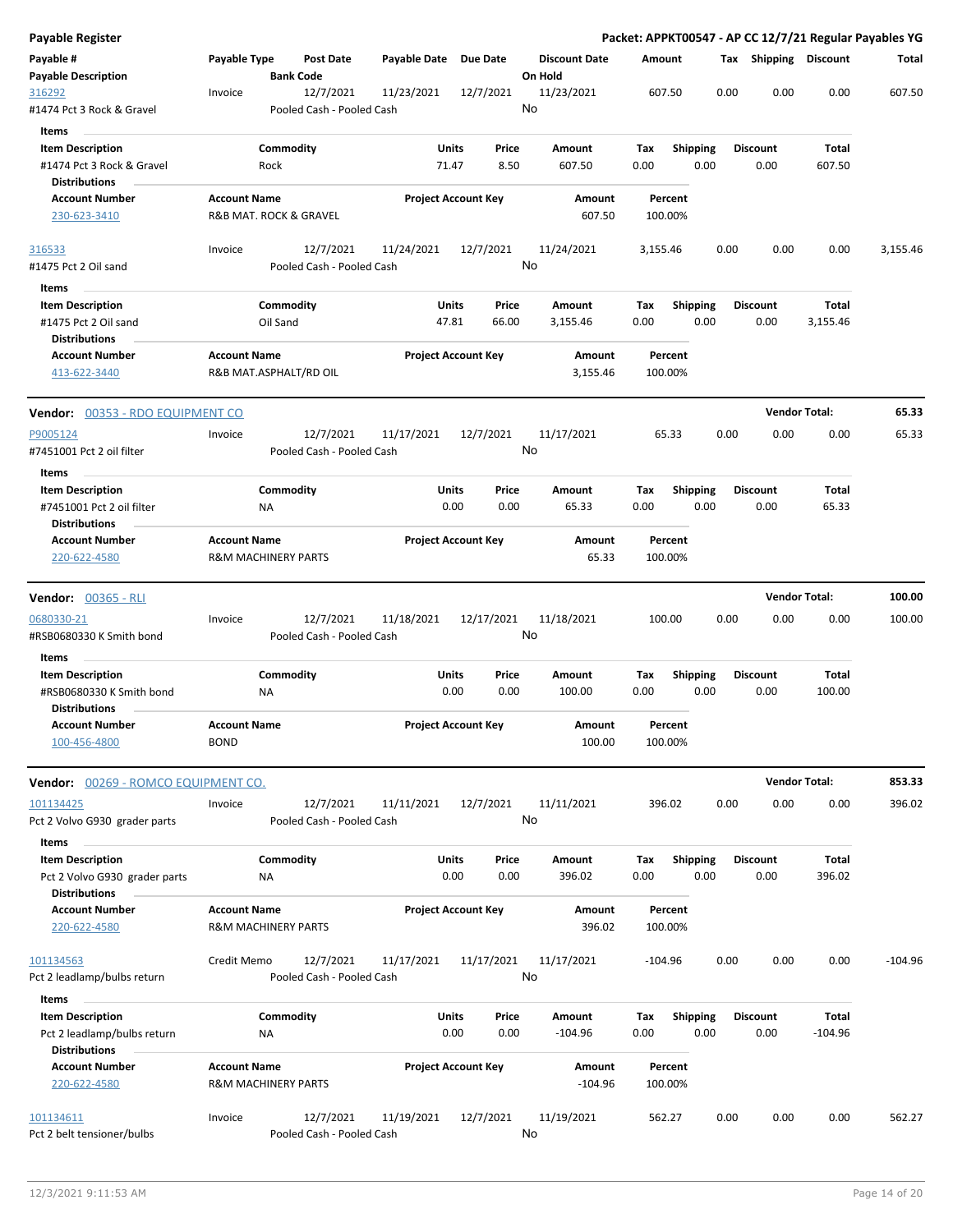| <b>Payable Register</b>                                |                       |                                |                           |                       |                            |      |                      |          |                 |      |                       |                      | Packet: APPKT00547 - AP CC 12/7/21 Regular Payables YG |
|--------------------------------------------------------|-----------------------|--------------------------------|---------------------------|-----------------------|----------------------------|------|----------------------|----------|-----------------|------|-----------------------|----------------------|--------------------------------------------------------|
| Payable #                                              | Payable Type          |                                | <b>Post Date</b>          | Payable Date Due Date |                            |      | <b>Discount Date</b> | Amount   |                 |      | Tax Shipping Discount |                      | Total                                                  |
| <b>Payable Description</b>                             |                       | <b>Bank Code</b>               |                           |                       |                            |      | On Hold              |          |                 |      |                       |                      |                                                        |
| Items                                                  |                       |                                |                           |                       |                            |      |                      |          |                 |      |                       |                      |                                                        |
| <b>Item Description</b>                                |                       | Commodity                      |                           |                       | Units<br>Price             |      | Amount               | Tax      | <b>Shipping</b> |      | <b>Discount</b>       | Total                |                                                        |
| Pct 2 belt tensioner/bulbs                             |                       | <b>NA</b>                      |                           |                       | 0.00                       | 0.00 | 562.27               | 0.00     | 0.00            |      | 0.00                  | 562.27               |                                                        |
| <b>Distributions</b>                                   |                       |                                |                           |                       |                            |      |                      |          |                 |      |                       |                      |                                                        |
| <b>Account Number</b>                                  | <b>Account Name</b>   |                                |                           |                       | <b>Project Account Key</b> |      | Amount               |          | Percent         |      |                       |                      |                                                        |
| 220-622-4580                                           |                       | <b>R&amp;M MACHINERY PARTS</b> |                           |                       |                            |      | 562.27               | 100.00%  |                 |      |                       |                      |                                                        |
| Vendor: 00349 - SANITATION SOLUTIONS, INC.             |                       |                                |                           |                       |                            |      |                      |          |                 |      |                       | <b>Vendor Total:</b> | 1,846.58                                               |
| 4171721                                                | Invoice               |                                | 12/7/2021                 | 12/1/2021             | 12/7/2021                  |      | 12/1/2021            | 469.45   |                 | 0.00 | 0.00                  | 0.00                 | 469.45                                                 |
| #5200-30700 Pct 3 debris removal Nov 2021              |                       |                                | Pooled Cash - Pooled Cash |                       |                            | No   |                      |          |                 |      |                       |                      |                                                        |
|                                                        |                       |                                |                           |                       |                            |      |                      |          |                 |      |                       |                      |                                                        |
| Items                                                  |                       |                                |                           |                       |                            |      |                      |          |                 |      |                       |                      |                                                        |
| <b>Item Description</b>                                |                       | Commodity                      |                           |                       | Units<br>Price             |      | Amount               | Tax      | <b>Shipping</b> |      | <b>Discount</b>       | Total                |                                                        |
| #5200-30700 Pct 3 debris removal Nov 20 NA             |                       |                                |                           |                       | 0.00                       | 0.00 | 469.45               | 0.00     | 0.00            |      | 0.00                  | 469.45               |                                                        |
| <b>Distributions</b>                                   |                       |                                |                           |                       |                            |      |                      |          |                 |      |                       |                      |                                                        |
| <b>Account Number</b>                                  | <b>Account Name</b>   |                                |                           |                       | <b>Project Account Key</b> |      | Amount               |          | Percent         |      |                       |                      |                                                        |
| 230-623-3500                                           | <b>DEBRIS REMOVAL</b> |                                |                           |                       |                            |      | 469.45               | 100.00%  |                 |      |                       |                      |                                                        |
|                                                        |                       |                                |                           |                       |                            |      |                      |          |                 |      |                       |                      |                                                        |
| 4175932                                                | Invoice               |                                | 12/7/2021                 | 12/1/2021             | 12/7/2021                  |      | 12/1/2021            | 1,377.13 |                 | 0.00 | 0.00                  | 0.00                 | 1,377.13                                               |
| #5200-50863 Courthouse trash Nov 2021                  |                       |                                | Pooled Cash - Pooled Cash |                       |                            | No   |                      |          |                 |      |                       |                      |                                                        |
| Items                                                  |                       |                                |                           |                       |                            |      |                      |          |                 |      |                       |                      |                                                        |
| <b>Item Description</b>                                |                       | Commodity                      |                           |                       | Units<br>Price             |      | Amount               | Tax      | Shipping        |      | <b>Discount</b>       | Total                |                                                        |
| #5200-50863 Courthouse trash Nov 2021                  |                       | ΝA                             |                           |                       | 0.00                       | 0.00 | 1,377.13             | 0.00     | 0.00            |      | 0.00                  | 1,377.13             |                                                        |
| <b>Distributions</b>                                   |                       |                                |                           |                       |                            |      |                      |          |                 |      |                       |                      |                                                        |
| <b>Account Number</b>                                  | <b>Account Name</b>   |                                |                           |                       | <b>Project Account Key</b> |      | Amount               |          | Percent         |      |                       |                      |                                                        |
| 670-670-4430                                           | <b>TRASH PICK UP</b>  |                                |                           |                       |                            |      | 1,377.13             | 100.00%  |                 |      |                       |                      |                                                        |
|                                                        |                       |                                |                           |                       |                            |      |                      |          |                 |      |                       |                      |                                                        |
| Vendor: 00018 - SOUTHWEST FANNIN S.U.D.                |                       |                                |                           |                       |                            |      |                      |          |                 |      | <b>Vendor Total:</b>  |                      | 19.70                                                  |
| INV0003814                                             | Invoice               |                                | 12/7/2021                 | 11/23/2021            | 12/7/2021                  |      | 11/23/2021           |          | 19.70           | 0.00 | 0.00                  | 0.00                 | 19.70                                                  |
| Pct 1 water 10/13-11/12/21                             |                       |                                | Pooled Cash - Pooled Cash |                       |                            | No   |                      |          |                 |      |                       |                      |                                                        |
| Items                                                  |                       |                                |                           |                       |                            |      |                      |          |                 |      |                       |                      |                                                        |
| <b>Item Description</b>                                |                       | Commodity                      |                           |                       | Units<br>Price             |      | Amount               | Tax      | <b>Shipping</b> |      | <b>Discount</b>       | Total                |                                                        |
| Pct 1 water 10/13-11/12/21                             |                       | ΝA                             |                           |                       | 0.00                       | 0.00 | 19.70                | 0.00     | 0.00            |      | 0.00                  | 19.70                |                                                        |
| <b>Distributions</b>                                   |                       |                                |                           |                       |                            |      |                      |          |                 |      |                       |                      |                                                        |
| <b>Account Number</b>                                  | <b>Account Name</b>   |                                |                           |                       | <b>Project Account Key</b> |      | Amount               |          | Percent         |      |                       |                      |                                                        |
| 210-621-4420                                           | UTILITY WATER         |                                |                           |                       |                            |      | 19.70                | 100.00%  |                 |      |                       |                      |                                                        |
|                                                        |                       |                                |                           |                       |                            |      |                      |          |                 |      |                       |                      |                                                        |
| <b>Vendor: 00520 - SUNBELT RENTALS, INC</b>            |                       |                                |                           |                       |                            |      |                      |          |                 |      |                       | <b>Vendor Total:</b> | 3,039.81                                               |
| 96597644-0036                                          | Invoice               |                                | 12/7/2021                 | 11/20/2021            | 12/7/2021                  |      | 11/20/2021           | 3,039.81 |                 | 0.00 | 0.00                  | 0.00                 | 3,039.81                                               |
| Courthouse forklift rental 11/3-11/30/21               |                       |                                | Pooled Cash - Pooled Cash |                       |                            | No   |                      |          |                 |      |                       |                      |                                                        |
|                                                        |                       |                                |                           |                       |                            |      |                      |          |                 |      |                       |                      |                                                        |
| Items                                                  |                       |                                |                           |                       |                            |      |                      |          |                 |      |                       |                      |                                                        |
| <b>Item Description</b>                                |                       | Commodity                      |                           |                       | Units<br>Price             |      | Amount               | Tax      | <b>Shipping</b> |      | <b>Discount</b>       | Total                |                                                        |
| Courthouse forklift rental 11/3-11/30/21               |                       | ΝA                             |                           |                       | 0.00                       | 0.00 | 3,039.81             | 0.00     | 0.00            |      | 0.00                  | 3,039.81             |                                                        |
| <b>Distributions</b>                                   |                       |                                |                           |                       |                            |      |                      |          |                 |      |                       |                      |                                                        |
| <b>Account Number</b>                                  | <b>Account Name</b>   |                                |                           |                       | <b>Project Account Key</b> |      | Amount               |          | Percent         |      |                       |                      |                                                        |
|                                                        |                       |                                |                           |                       |                            |      | 3,039.81             | 100.00%  |                 |      |                       |                      |                                                        |
| 670-670-1650                                           | CONSTRUCTION          |                                |                           |                       |                            |      |                      |          |                 |      |                       |                      |                                                        |
|                                                        |                       |                                |                           |                       |                            |      |                      |          |                 |      |                       |                      |                                                        |
| <b>Vendor:</b> 00606 - SUSAN E. CARTER ATTORNEY AT LAW |                       |                                |                           |                       |                            |      |                      |          |                 |      |                       | <b>Vendor Total:</b> | 300.00                                                 |
| <b>INV0003818</b>                                      | Invoice               |                                | 12/7/2021                 | 12/1/2021             | 12/7/2021                  |      | 12/1/2021            | 300.00   |                 | 0.00 | 0.00                  | 0.00                 | 300.00                                                 |
| 50769 Clark Co Ct@Law                                  |                       |                                | Pooled Cash - Pooled Cash |                       |                            | No   |                      |          |                 |      |                       |                      |                                                        |
| Items                                                  |                       |                                |                           |                       |                            |      |                      |          |                 |      |                       |                      |                                                        |
| <b>Item Description</b>                                |                       | Commodity                      |                           |                       | Units<br>Price             |      | Amount               | Tax      | <b>Shipping</b> |      | <b>Discount</b>       | Total                |                                                        |
| 50769 Clark Co Ct@Law                                  |                       | NA                             |                           |                       | 0.00                       | 0.00 | 300.00               | 0.00     | 0.00            |      | 0.00                  | 300.00               |                                                        |
| <b>Distributions</b>                                   |                       |                                |                           |                       |                            |      |                      |          |                 |      |                       |                      |                                                        |
| <b>Account Number</b>                                  | <b>Account Name</b>   |                                |                           |                       | <b>Project Account Key</b> |      | Amount               |          | Percent         |      |                       |                      |                                                        |

**Vendor:** 00202 - TEXAS ASSOCIATION OF COUNTIES **Vendor Total: 175.00**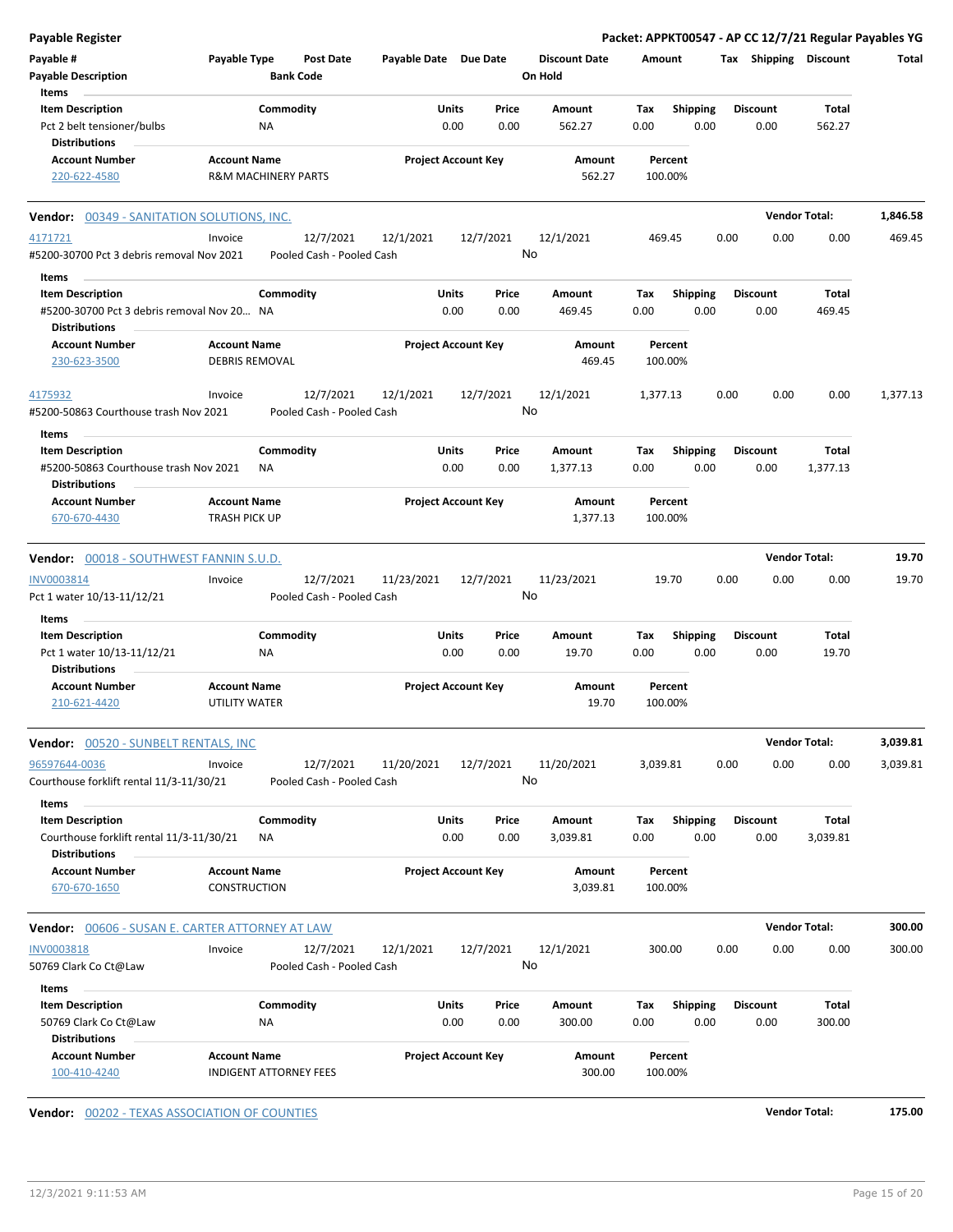| Payable Register                                                                                        |                                            |                  |                                        |                       |                            |               |                                 |             |                         |      |                         | Packet: APPKT00547 - AP CC 12/7/21 Regular Payables YG |          |
|---------------------------------------------------------------------------------------------------------|--------------------------------------------|------------------|----------------------------------------|-----------------------|----------------------------|---------------|---------------------------------|-------------|-------------------------|------|-------------------------|--------------------------------------------------------|----------|
| Payable #<br><b>Payable Description</b>                                                                 | Payable Type                               | <b>Bank Code</b> | Post Date                              | Payable Date Due Date |                            |               | <b>Discount Date</b><br>On Hold | Amount      |                         |      | Tax Shipping Discount   |                                                        | Total    |
| 217645<br>2022 CDCAT dues- Sally Fife                                                                   | Invoice                                    |                  | 12/7/2021<br>Pooled Cash - Pooled Cash | 12/2/2021             | 1/1/2022                   |               | 12/2/2021<br>No                 |             | 50.00                   | 0.00 | 0.00                    | 0.00                                                   | 50.00    |
| Items<br><b>Item Description</b><br>2022 CDCAT dues- Sally Fife<br><b>Distributions</b>                 |                                            | Commodity<br>ΝA  |                                        |                       | Units<br>0.00              | Price<br>0.00 | Amount<br>50.00                 | Tax<br>0.00 | <b>Shipping</b><br>0.00 |      | <b>Discount</b><br>0.00 | Total<br>50.00                                         |          |
| <b>Account Number</b><br>100-450-4810                                                                   | <b>Account Name</b><br><b>DUES</b>         |                  |                                        |                       | <b>Project Account Key</b> |               | Amount<br>50.00                 | 100.00%     | Percent                 |      |                         |                                                        |          |
| 7963<br>2022 CDCAT dues- Nancy Young                                                                    | Invoice                                    |                  | 12/7/2021<br>Pooled Cash - Pooled Cash | 12/2/2021             | 1/1/2022                   |               | 12/2/2021<br>No                 | 125.00      |                         | 0.00 | 0.00                    | 0.00                                                   | 125.00   |
| Items<br><b>Item Description</b><br>2022 CDCAT dues- Nancy Young<br><b>Distributions</b>                |                                            | Commodity<br>NA  |                                        |                       | Units<br>0.00              | Price<br>0.00 | Amount<br>125.00                | Tax<br>0.00 | <b>Shipping</b><br>0.00 |      | <b>Discount</b><br>0.00 | Total<br>125.00                                        |          |
| <b>Account Number</b><br>100-450-4810                                                                   | <b>Account Name</b><br><b>DUES</b>         |                  |                                        |                       | <b>Project Account Key</b> |               | Amount<br>125.00                | 100.00%     | Percent                 |      |                         |                                                        |          |
| Vendor: 00498 - TOWN OF WINDOM                                                                          |                                            |                  |                                        |                       |                            |               |                                 |             |                         |      |                         | <b>Vendor Total:</b>                                   | 41.50    |
| INV0003819<br>Windom water 10/15-11/15/21                                                               | Invoice                                    |                  | 12/7/2021<br>Pooled Cash - Pooled Cash | 12/3/2021             | 12/7/2021                  |               | 12/3/2021<br>No                 |             | 41.50                   | 0.00 | 0.00                    | 0.00                                                   | 41.50    |
| Items<br><b>Item Description</b><br>Windom water 10/15-11/15/21<br><b>Distributions</b>                 |                                            | Commodity<br>ΝA  |                                        |                       | Units<br>0.00              | Price<br>0.00 | Amount<br>41.50                 | Tax<br>0.00 | <b>Shipping</b><br>0.00 |      | <b>Discount</b><br>0.00 | Total<br>41.50                                         |          |
| <b>Account Number</b><br>100-515-4420                                                                   | <b>Account Name</b><br>UTILITIES WATER     |                  |                                        |                       | <b>Project Account Key</b> |               | Amount<br>41.50                 | 100.00%     | Percent                 |      |                         |                                                        |          |
| <b>Vendor:</b> VEN02203 - U.S. Postal Service                                                           |                                            |                  |                                        |                       |                            |               |                                 |             |                         |      |                         | <b>Vendor Total:</b>                                   | 182.00   |
| <b>INV0003767</b><br>PO Box 490 renewal 6 mo.                                                           | Invoice                                    |                  | 12/7/2021<br>Pooled Cash - Pooled Cash | 12/2/2021             | 12/31/2021                 |               | 12/2/2021<br>No                 | 182.00      |                         | 0.00 | 0.00                    | 0.00                                                   | 182.00   |
| Items<br><b>Item Description</b><br>PO Box 490 renewal 6 mo.<br><b>Distributions</b>                    |                                            | Commodity<br>ΝA  |                                        |                       | Units<br>0.00              | Price<br>0.00 | Amount<br>182.00                | Тах<br>0.00 | Shipping<br>0.00        |      | Discount<br>0.00        | Total<br>182.00                                        |          |
| <b>Account Number</b><br>100-518-3110                                                                   | <b>Account Name</b><br>POSTAGE             |                  |                                        |                       | <b>Project Account Key</b> |               | Amount<br>182.00                | 100.00%     | Percent                 |      |                         |                                                        |          |
| Vendor: 00521 - UPRIGHT INDUSTRIAL GROUP, INC                                                           |                                            |                  |                                        |                       |                            |               |                                 |             |                         |      |                         | <b>Vendor Total:</b>                                   | 1,000.00 |
| 4011<br>Courthouse scaffolding rent 10/20-11/25/21                                                      | Invoice                                    |                  | 12/7/2021<br>Pooled Cash - Pooled Cash | 11/26/2021            | 12/26/2021                 |               | 11/26/2021<br>No                | 1,000.00    |                         | 0.00 | 0.00                    | 0.00                                                   | 1,000.00 |
| Items<br><b>Item Description</b><br>Courthouse scaffolding rent 10/20-11/25/ NA<br><b>Distributions</b> |                                            | Commodity        |                                        |                       | Units<br>0.00              | Price<br>0.00 | Amount<br>1,000.00              | Тах<br>0.00 | Shipping<br>0.00        |      | <b>Discount</b><br>0.00 | Total<br>1,000.00                                      |          |
| <b>Account Number</b><br>670-670-1650                                                                   | <b>Account Name</b><br><b>CONSTRUCTION</b> |                  |                                        |                       | <b>Project Account Key</b> |               | Amount<br>1,000.00              | 100.00%     | Percent                 |      |                         |                                                        |          |
| Vendor: VEN02608 - Vasquez, Randy                                                                       |                                            |                  |                                        |                       |                            |               |                                 |             |                         |      |                         | <b>Vendor Total:</b>                                   | 120.00   |
| INV0003759<br>11/30-12/3/21 travel-meals                                                                | Invoice                                    |                  | 12/7/2021<br>Pooled Cash - Pooled Cash | 11/29/2021            | 12/7/2021                  |               | 11/29/2021<br>No                | 120.00      |                         | 0.00 | 0.00                    | 0.00                                                   | 120.00   |
| Items<br><b>Item Description</b><br>11/30-12/3/21 travel-meals<br><b>Distributions</b>                  |                                            | Commodity<br>ΝA  |                                        |                       | Units<br>0.00              | Price<br>0.00 | Amount<br>120.00                | Tax<br>0.00 | <b>Shipping</b><br>0.00 |      | <b>Discount</b><br>0.00 | Total<br>120.00                                        |          |
| <b>Account Number</b><br>310-560-4270                                                                   | <b>Account Name</b>                        |                  | OUT OF COUNTY TRAVEL/TRAINING          |                       | <b>Project Account Key</b> |               | Amount<br>120.00                |             | Percent<br>100.00%      |      |                         |                                                        |          |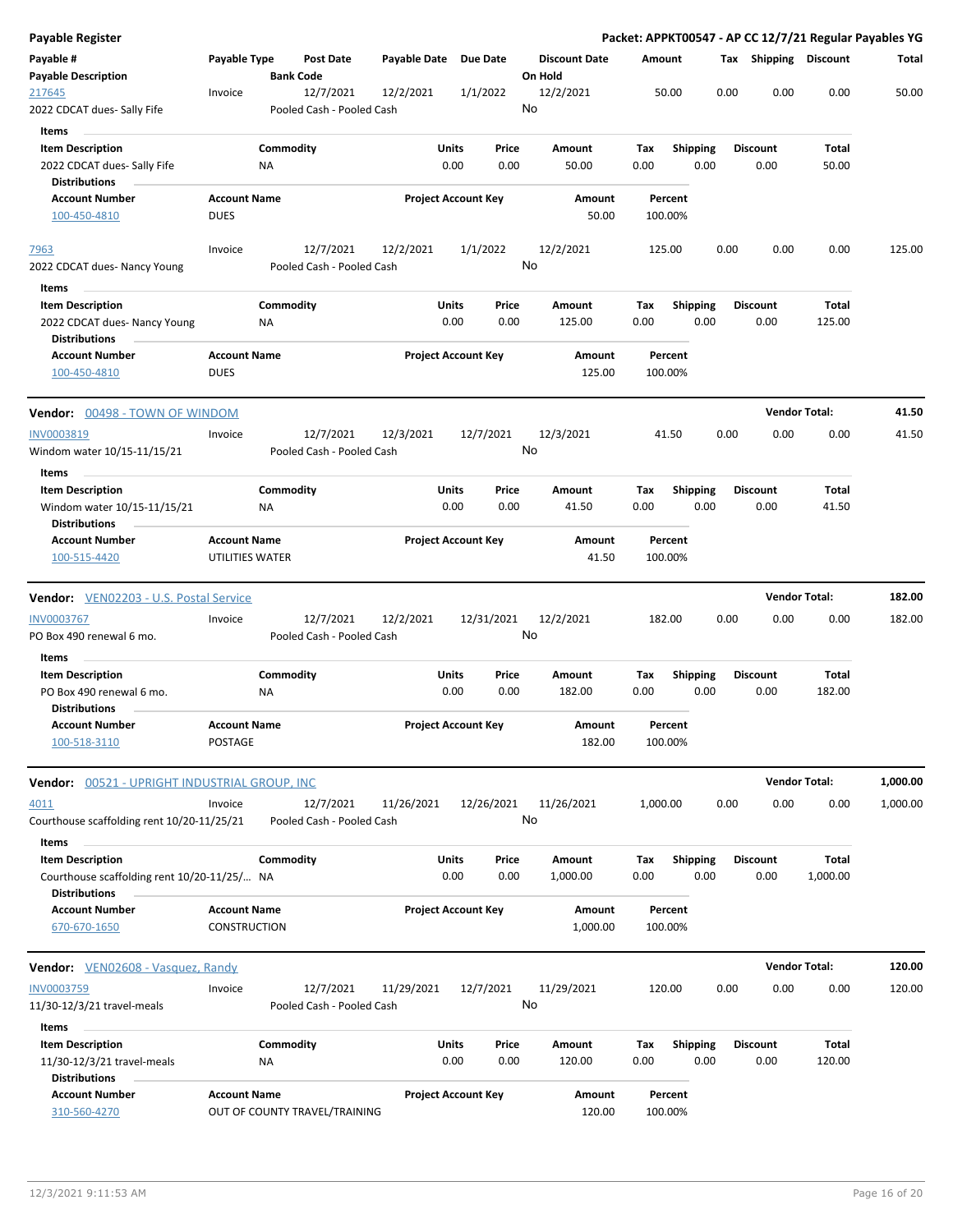| <b>Payable Register</b>                                  |                                                      |           |                           |                            |              |            |                      |        |                    |      |                       | Packet: APPKT00547 - AP CC 12/7/21 Regular Payables YG |        |
|----------------------------------------------------------|------------------------------------------------------|-----------|---------------------------|----------------------------|--------------|------------|----------------------|--------|--------------------|------|-----------------------|--------------------------------------------------------|--------|
| Payable #                                                | <b>Payable Type</b>                                  |           | Post Date                 | Payable Date Due Date      |              |            | <b>Discount Date</b> | Amount |                    |      | Tax Shipping Discount |                                                        | Total  |
| <b>Payable Description</b>                               |                                                      |           | <b>Bank Code</b>          |                            |              |            | On Hold              |        |                    |      |                       |                                                        |        |
| Vendor: 00104 - WEX BANK                                 |                                                      |           |                           |                            |              |            |                      |        |                    |      | <b>Vendor Total:</b>  |                                                        | 263.10 |
| 76394302                                                 | Invoice                                              |           | 12/7/2021                 | 11/30/2021                 |              | 12/22/2021 | 11/30/2021           |        | 263.10             | 0.00 | 0.00                  | 0.00                                                   | 263.10 |
| Sheriff transport gas                                    |                                                      |           | Pooled Cash - Pooled Cash |                            |              |            | <b>No</b>            |        |                    |      |                       |                                                        |        |
| <b>Items</b>                                             |                                                      |           |                           |                            |              |            |                      |        |                    |      |                       |                                                        |        |
| <b>Item Description</b>                                  |                                                      | Commodity |                           |                            | <b>Units</b> | Price      | Amount               | Tax    | <b>Shipping</b>    |      | <b>Discount</b>       | <b>Total</b>                                           |        |
| Sheriff transport gas<br><b>Distributions</b>            |                                                      | <b>NA</b> |                           |                            | 0.00         | 0.00       | 263.10               | 0.00   | 0.00               |      | 0.00                  | 263.10                                                 |        |
| <b>Account Number</b>                                    | <b>Account Name</b>                                  |           |                           | <b>Project Account Key</b> |              |            | Amount               |        | Percent            |      |                       |                                                        |        |
| 100-560-4280                                             | PRISONER TRANSPORT                                   |           |                           |                            |              |            | 263.10               |        | 100.00%            |      |                       |                                                        |        |
| Vendor: 00447 - WHITE SHED WATER SUPPLY CORP.            |                                                      |           |                           |                            |              |            |                      |        |                    |      |                       | <b>Vendor Total:</b>                                   | 25.13  |
| <b>INV0003766</b>                                        | Invoice                                              |           | 12/7/2021                 | 11/29/2021                 |              | 12/7/2021  | 11/29/2021           |        | 25.13              | 0.00 | 0.00                  | 0.00                                                   | 25.13  |
| Lake Fannin water 10/22-11/21/21                         |                                                      |           | Pooled Cash - Pooled Cash |                            |              |            | No                   |        |                    |      |                       |                                                        |        |
| Items                                                    |                                                      |           |                           |                            |              |            |                      |        |                    |      |                       |                                                        |        |
| <b>Item Description</b>                                  |                                                      | Commodity |                           |                            | <b>Units</b> | Price      | Amount               | Tax    | Shipping           |      | <b>Discount</b>       | Total                                                  |        |
| Lake Fannin water 10/22-11/21/21<br><b>Distributions</b> |                                                      | <b>NA</b> |                           |                            | 0.00         | 0.00       | 25.13                | 0.00   | 0.00               |      | 0.00                  | 25.13                                                  |        |
| <b>Account Number</b><br>850-520-4420                    | <b>Account Name</b><br>UTILITIES WATER               |           |                           | <b>Project Account Key</b> |              |            | Amount<br>25.13      |        | Percent<br>100.00% |      |                       |                                                        |        |
| Vendor: 00486 - WOODSON, MARY ANN CSR, RPR               |                                                      |           |                           |                            |              |            |                      |        |                    |      |                       | <b>Vendor Total:</b>                                   | 71.50  |
| INV0003817                                               | Invoice                                              |           | 12/7/2021                 | 11/30/2021                 |              | 12/7/2021  | 11/30/2021           |        | 71.50              | 0.00 | 0.00                  | 0.00                                                   | 71.50  |
| FA-21-45542 transcript                                   |                                                      |           | Pooled Cash - Pooled Cash |                            |              |            | No                   |        |                    |      |                       |                                                        |        |
| Items                                                    |                                                      |           |                           |                            |              |            |                      |        |                    |      |                       |                                                        |        |
| <b>Item Description</b>                                  |                                                      | Commodity |                           |                            | Units        | Price      | Amount               | Tax    | <b>Shipping</b>    |      | <b>Discount</b>       | <b>Total</b>                                           |        |
| FA-21-45542 transcript                                   |                                                      | <b>NA</b> |                           |                            | 0.00         | 0.00       | 71.50                | 0.00   | 0.00               |      | 0.00                  | 71.50                                                  |        |
| <b>Distributions</b>                                     |                                                      |           |                           |                            |              |            |                      |        |                    |      |                       |                                                        |        |
| <b>Account Number</b><br>100-435-4380                    | <b>Account Name</b><br><b>COURT REPORTER EXPENSE</b> |           |                           | <b>Project Account Key</b> |              |            | Amount<br>71.50      |        | Percent<br>100.00% |      |                       |                                                        |        |
|                                                          |                                                      |           |                           |                            |              |            |                      |        |                    |      |                       |                                                        |        |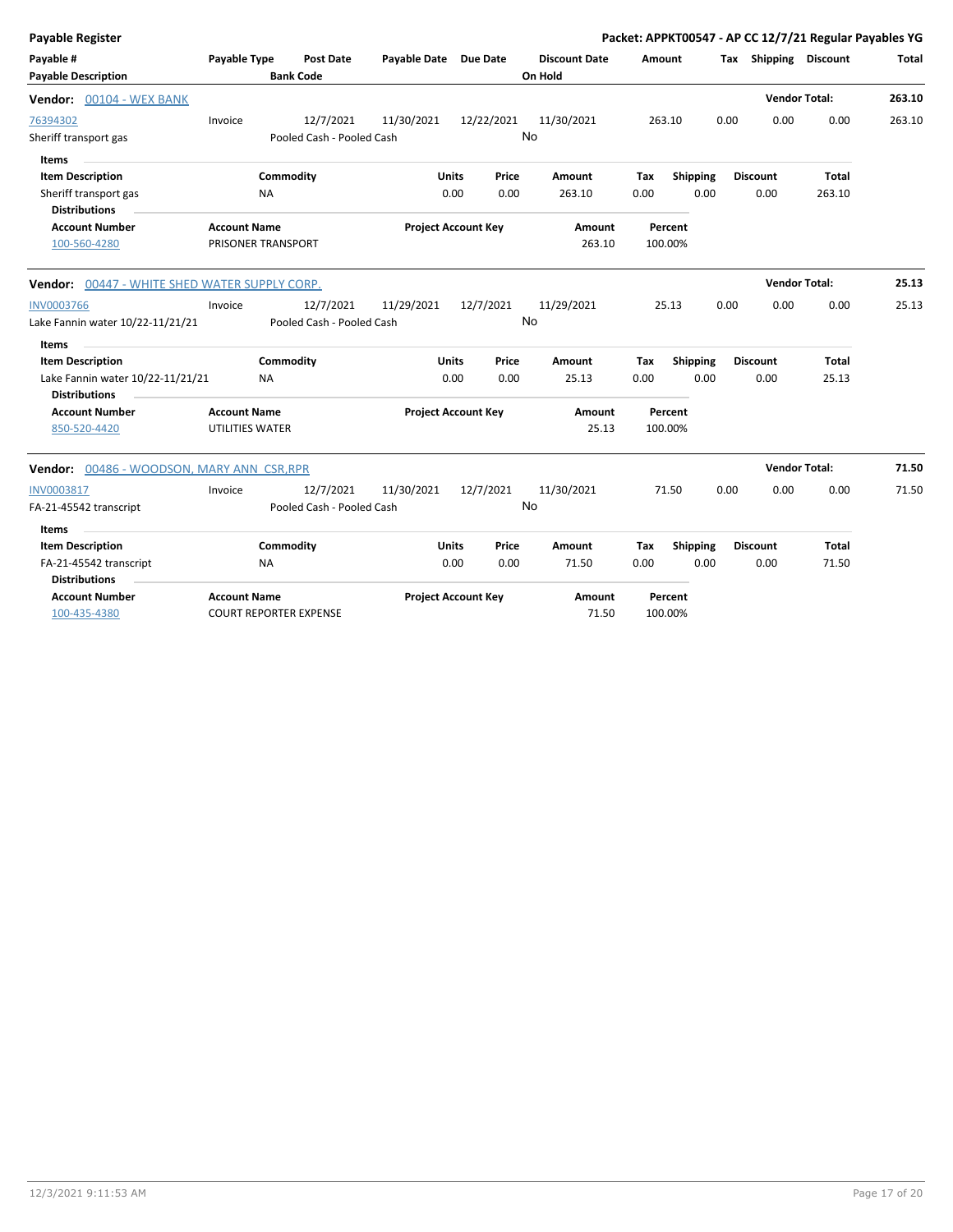## Payable Summary

| Type        | Count               | Gross      | Tax  | <b>Shipping</b> | <b>Discount</b> | Total      | <b>Manual Payment</b> | <b>Balance</b> |
|-------------|---------------------|------------|------|-----------------|-----------------|------------|-----------------------|----------------|
| Credit Memo |                     | $-104.96$  | 0.00 | 0.00            | 0.00            | $-104.96$  | 0.00                  | $-104.96$      |
| Invoice     | 94                  | 177.851.98 | 0.00 | 219.66          | 0.00            | 178.071.64 | 0.00                  | 178,071.64     |
|             | <b>Grand Total:</b> | 177,747.02 | 0.00 | 219.66          | 0.00            | 177,966.68 | 0.00                  | 177,966.68     |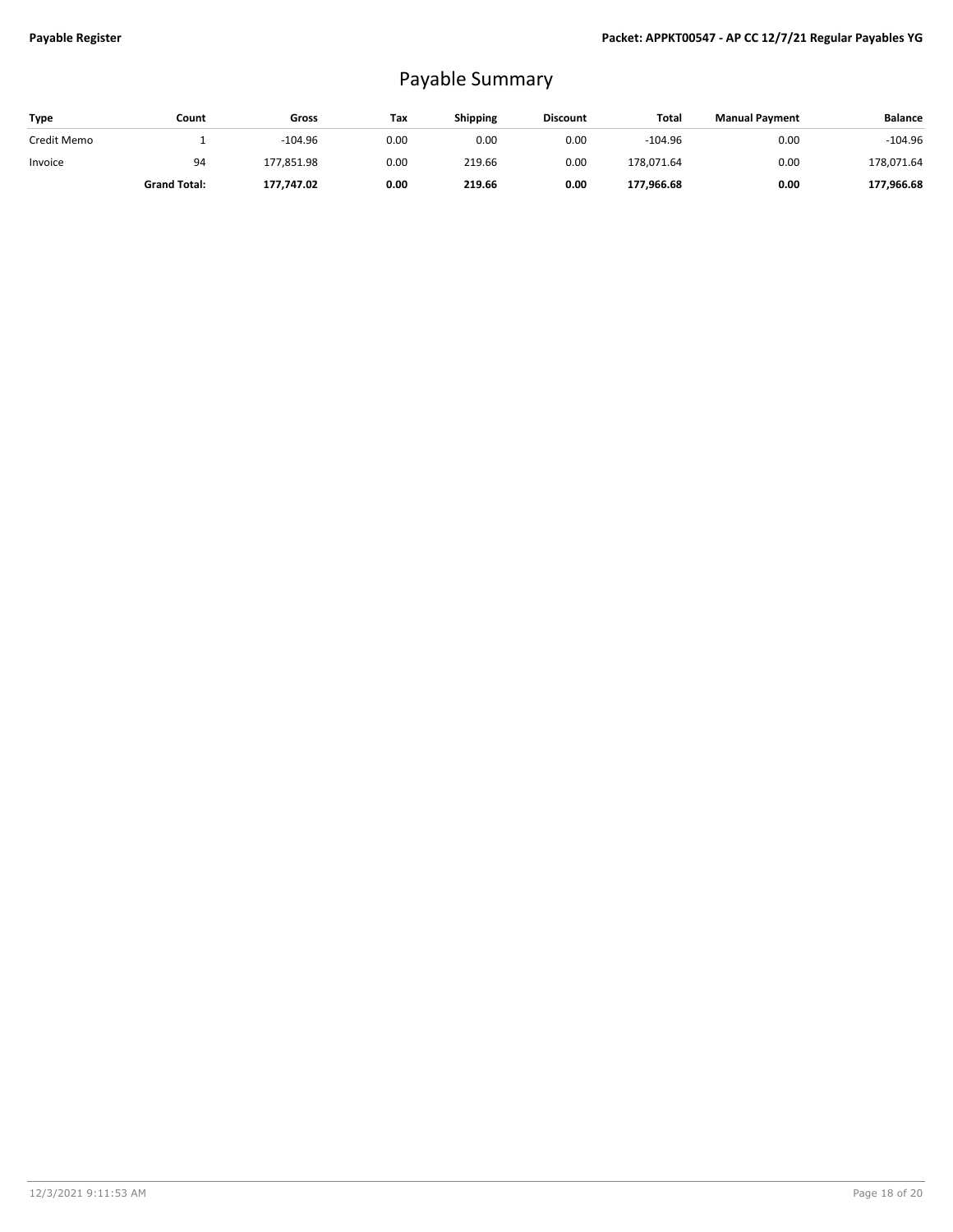### **Account Summary**

| Account      | Name                               | Amount              |
|--------------|------------------------------------|---------------------|
| 100-410-4240 | <b>INDIGENT ATTORNEY FEES</b>      | 2,400.00            |
| 100-425-4660 | <b>AUTOPSIES</b>                   | 1,371.00            |
| 100-435-4370 | <b>ATTORNEY FEES</b>               | 76.50               |
| 100-435-4380 | <b>COURT REPORTER EXPENSE</b>      | 71.50               |
| 100-450-4810 | <b>DUES</b>                        | 175.00              |
| 100-456-4210 | <b>INTERNET</b>                    | 81.95               |
| 100-456-4800 | <b>BOND</b>                        | 100.00              |
| 100-475-5910 | <b>ONLINE RESEARCH</b>             | 384.00              |
| 100-510-3110 | <b>POSTAGE</b>                     | 165.26              |
| 100-510-3150 | <b>COPIER RENTAL</b>               | 114.68              |
| 100-511-4410 | UTILITIES GAS                      | 74.25               |
| 100-513-3110 | <b>POSTAGE</b>                     | 77.75               |
| 100-513-4500 | <b>R&amp;M BUILDING</b>            | 21.84               |
| 100-515-4210 | <b>INTERNET</b>                    | 46.95               |
| 100-515-4410 | UTILITIES GAS                      | 141.21              |
| 100-515-4420 | <b>UTILITIES WATER</b>             | 41.50               |
| 100-516-4500 | <b>R&amp;M BUILDING</b>            | 85.24               |
| 100-518-3110 | <b>POSTAGE</b>                     | 182.00              |
| 100-518-4700 | OFFICE SPACE LEASE                 | 2.350.00            |
| 100-551-5910 | <b>ONLINE RESEARCH</b>             | 50.00               |
| 100-559-4950 | VINE AUTOMATED VICTIM NOTIF. SERV. | 4,648.07            |
| 100-560-4280 | PRISONER TRANSPORT                 | 287.10              |
| 100-560-4540 | <b>R &amp; M AUTOMOBILES</b>       | 631.00              |
| 100-573-4530 | <b>COMPUTER SOFTWARE</b>           | 107.00              |
| 100-573-4811 | <b>FUNDING CSCD</b>                | 5,788.83            |
| 100-640-4410 | UTILITIES GAS                      | 121.17              |
| 100-645-4530 | <b>COMPUTER SOFTWARE</b>           | 1,059.00            |
|              |                                    | Total:<br>20,652.80 |

| Account      | Name                           |        | Amount   |
|--------------|--------------------------------|--------|----------|
| 210-621-4210 | <b>INTERNET</b>                |        | 56.90    |
| 210-621-4420 | UTILITY WATER                  |        | 19.70    |
| 210-621-4580 | <b>R&amp;M MACHINERY PARTS</b> |        | 1,486.95 |
|              |                                | Total: | 1,563.55 |

| Account      | Name                                   |        | Amount    |
|--------------|----------------------------------------|--------|-----------|
| 220-622-3400 | <b>SHOP SUPPLIES</b>                   |        | 1,121.52  |
| 220-622-3440 | R&B MAT. ASPHALT/RD OIL                |        | 12,104.20 |
| 220-622-4210 | <b>INTERNET</b>                        |        | 81.95     |
| 220-622-4270 | OUT OF COUNTY TRAVEL/TRAINING          |        | 28.09     |
| 220-622-4420 | <b>UTILITY WATER</b>                   |        | 89.00     |
| 220-622-4580 | <b>R&amp;M MACHINERY PARTS</b>         |        | 925.66    |
| 220-622-4590 | <b>R&amp;M MACH. TIRES &amp; TUBES</b> |        | 25.00     |
| 220-622-4600 | <b>EQUIPMENT RENTAL/LEASE</b>          |        | 3,000.00  |
|              |                                        | Total: | 17.375.42 |

| Account      | Name                                  |        | Amount    |
|--------------|---------------------------------------|--------|-----------|
| 230-623-3410 | <b>R&amp;B MAT. ROCK &amp; GRAVEL</b> |        | 10,423.69 |
| 230-623-3500 | <b>DEBRIS REMOVAL</b>                 |        | 469.45    |
| 230-623-4210 | <b>INTERNET</b>                       |        | 81.95     |
| 230-623-4420 | UTILITY WATER                         |        | 32.25     |
| 230-623-4580 | <b>R&amp;M MACHINERY PARTS</b>        |        | 1,711.87  |
|              |                                       | Total: | 12.719.21 |